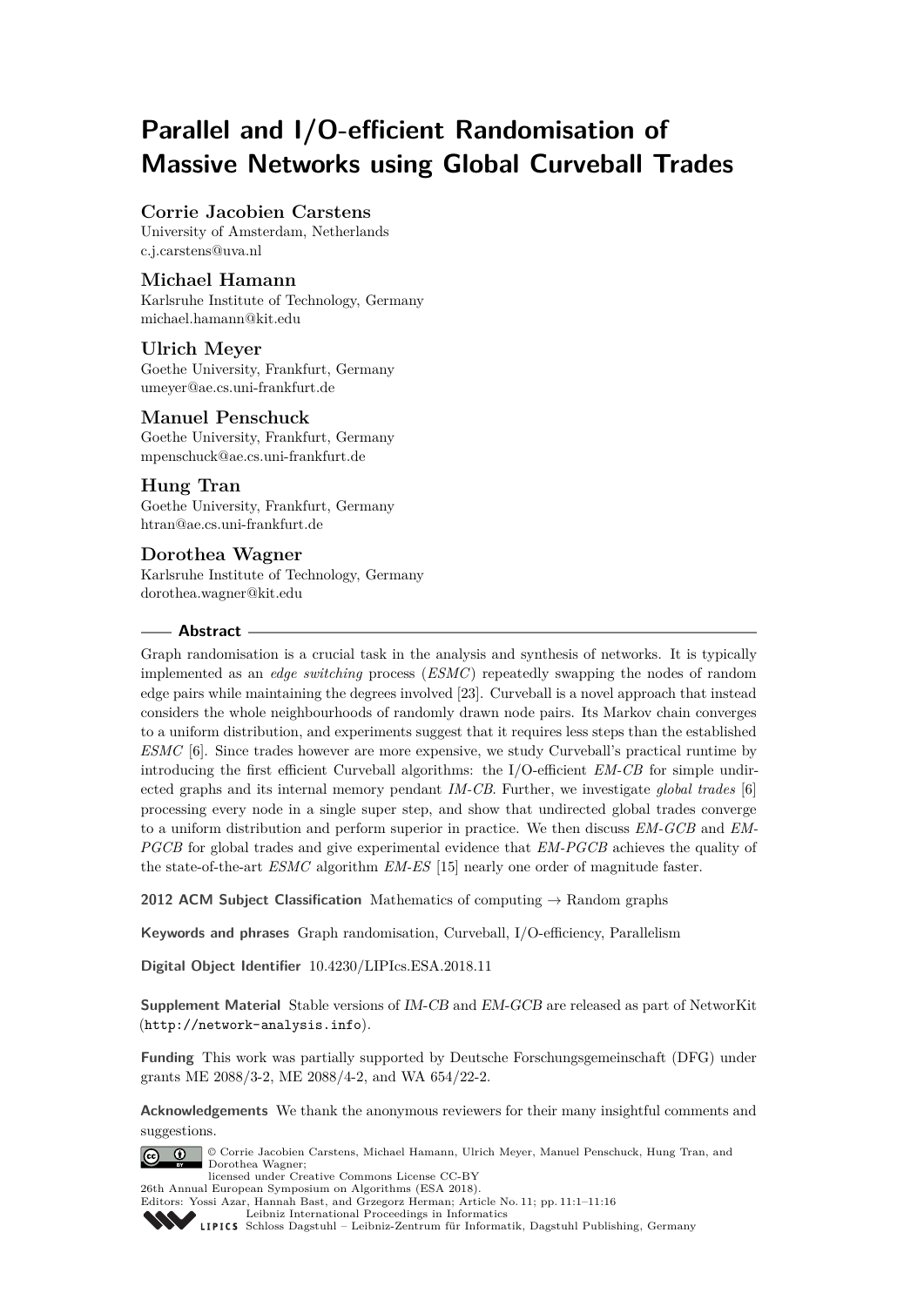#### **11:2 Randomisation of Massive Networks using Global Curveball Trades**

# <span id="page-1-0"></span>**1 Introduction**

In the analysis of complex networks, such as social networks, the underlying graphs are commonly compared to random graph models to understand their structure [\[17,](#page-13-2) [27,](#page-14-1) [34\]](#page-14-2). While simple models like Erdős-Rényi graphs [\[11\]](#page-13-3) are easy to generate and analyse, they are too different from commonly observed powerlaw degree sequences [\[27,](#page-14-1) [26,](#page-14-3) [34\]](#page-14-2). Thus, random graphs with the same degree sequence as the given graph are frequently used [\[8,](#page-13-4) [17,](#page-13-2) [32\]](#page-14-4). In practice, many of these graphs are simple graphs, i.e. graphs without self-loops and multiple edges. In order to obtain reliable results in these cases, the graphs sampled need to be simple since non-simple models can lead to significantly different results [\[31,](#page-14-5) [32\]](#page-14-4). The randomisation of a given graph is commonly implemented as an edge switching Markov chain [ESMC](#page-3-0) [\[8,](#page-13-4) [24\]](#page-14-6).

Nowadays, massive graphs that cannot be processed in the RAM of a single computer, require new analysis algorithms to handle these huge datasets. In turn, large benchmark graphs are required to evaluate the algorithms' scalability – in terms of speed and quality. LFR is a standard benchmark for evaluating clustering algorithms which repeatedly generates highly biased graphs that are then randomised [\[18,](#page-13-5) [19\]](#page-14-7). [\[15\]](#page-13-1) presents the external memory LFR generator [EM-LFR](#page-1-0) and its I/O-efficient edge switching [EM-ES](#page-1-0). Although [EM-ES](#page-1-0) is faster than previous results even for graphs fitting into RAM, it dominates [EM-LFR](#page-1-0)'s running time. Alternative sampling via the Configuration Model [\[25\]](#page-14-8) was studied to reduce the initial bias and the number of [ESMC](#page-3-0) steps necessary [\[14\]](#page-13-6). Still, graph randomisation remains a major bottleneck during the generation of these huge graphs.

The Curveball algorithm has been originally proposed for randomising binary matrices while preserving row and column sums [\[35,](#page-14-9) [36\]](#page-14-10) and has been adopted for graphs [\[5,](#page-13-7) [6\]](#page-13-0): instead of switching a pair of edges as in [ESMC](#page-3-0), Curveball trades the neighbours of two nodes in each step. Carstens et al. further propose the concept of a *global trade*, a super step composed of single trades targetting every node<sup>[1](#page-1-1)</sup> in a graph once  $[6]$ . The authors show that global trades in bipartite or directed graphs converge to a uniform distribution, and give experimental evidence that global trades require fewer Markov chain steps than single trades. However, while fewer steps are needed, the trades themselves are computationally more expensive. Since we are not aware of previous efficient Curveball algorithms and implementations, we investigate this trade-off here.

**Our contributions.** We present the first efficient algorithms for Curveball: the (sequential) internal memory and external memory algorithms  $IM-CB<sup>2</sup>$  $IM-CB<sup>2</sup>$  $IM-CB<sup>2</sup>$  $IM-CB<sup>2</sup>$  and  $EM-CB$  for the Simple Undirected Curveball algorithm (see [section 4\)](#page-5-0). Experiments in [section 5,](#page-10-0) indicate that they are faster than the established edge switching approaches in practice.

In [section 3,](#page-3-1) we show that random global trades lead to uniform samples of simple, undirected graphs and demonstrate experimentally in [section 5](#page-10-0) that they converge even faster than the corresponding number of uniform single trades. Exploiting structural properties of global trades, we simplify [EM-CB](#page-6-0) yielding [EM-GCB](#page-8-0) and the parallel I/O-efficient [EM-](#page-9-0)[PGCB](#page-9-0) which achieves [EM-ES](#page-1-0)'s quality nearly one order of magnitude faster in practice (see [section 5\)](#page-10-0).

<span id="page-1-1"></span><sup>1</sup> For an odd number *n* of nodes, either a single node is left out or equivalently an isolated node is added.

<span id="page-1-2"></span> $2$  We prefix internal memory algorithms with IM and I/O-efficient algorithms with EM. The suffices CB, GCB, and PGCB denote Curveball, CB. with global trades, and parallel CB. with global trades respectively.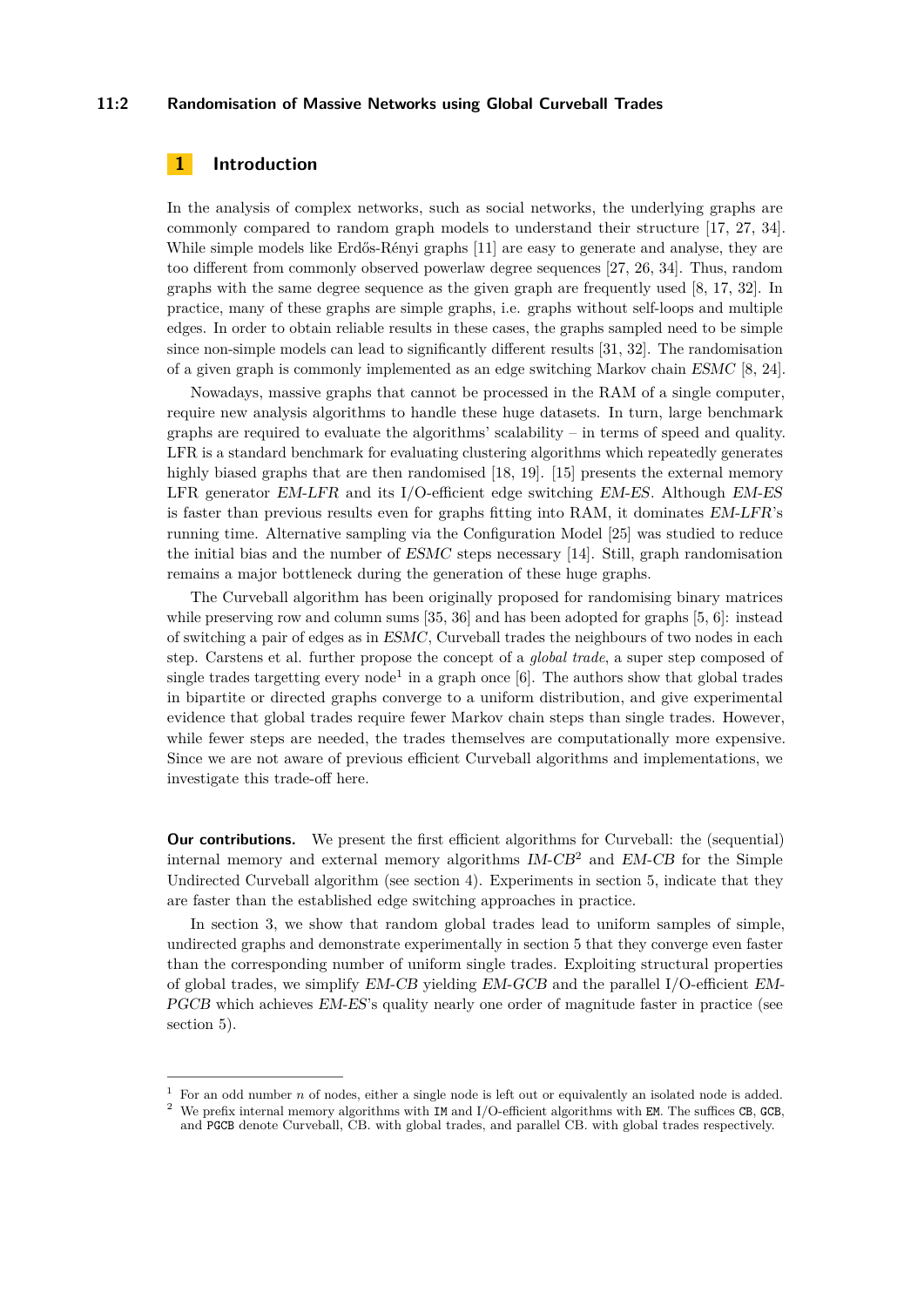# **2 Preliminaries and Notation**

We define the short-hand  $[k] := \{1, \ldots, k\}$  for  $k \in \mathbb{N}_{>0}$ , and write  $[x_i]_{i=a}^b$  for an ordered sequence  $[x_a, x_{a+1}, \ldots, x_b]$ .

**Graphs and degree sequences.** A graph  $G = (V, E)$  has  $n = |V|$  sequentially numbered nodes  $V = \{v_1, \ldots, v_n\}$  and  $m = |E|$  edges. Unless stated differently, graphs are assumed to be undirected and unweighted. To obtain a unique representation of an *undirected* edge  $\{u, v\} \in E$ , we use *ordered* edges  $[u, v] \in E$  implying  $u \leq v$ ; in contrast to a directed edge, the ordering is used algorithmically but does not carry any meaning. A graph is called *simple* if it contains neither multi-edges nor self-loops, i.e.  $E \subseteq \{ \{u, v\} | u, v \in V \text{ with } u \neq v \}.$  For node  $u \in V$  define the *neighbourhood*  $\mathcal{A}_u := \{v : \{u, v\} \in E\}$  and *degree* deg(*u*) :=  $|\mathcal{A}_u|$ . Let  $d_{\text{max}} := \max_v {\text{deg}(v)}$  be the maximal degree of a graph. A vector  $\mathcal{D} = [d_i]_{i=1}^n$  is a degree sequence of graph *G* iff  $\forall v_i \in V : \deg(v_i) = d_i$ .

**Randomisation and Distributions.** PLD ([a, b), γ) refers to an integer Powerlaw Distribution with exponent  $-\gamma \in \mathbb{R}$  for  $\gamma > 1$  and values from the interval [a, b); let X be an integer random variable drawn from PLD  $([a, b), \gamma)$  then  $\mathbb{P}[X=k] \propto k^{-\gamma}$  (proportional to) if  $a \leq k < b$ and  $\mathbb{P}[X=k] = 0$  otherwise. A statement depending on some number  $x > 0$  is said to hold *with high probability* if it is satisfied with probability at least  $1 - 1/x^c$  for some constant  $c \geq 1$ . Let *S* be a finite set,  $x \in S$  and let  $\sigma$  be permutation on *S*, we define rank<sub>*σ*</sub>(*x*) as the number of elements positioned in front of  $x$  by  $\sigma$ .

## **2.1 External-Memory Model**

In contrast to classic models of computation, such as the unit-cost random-access machine, modern computers contain deep memory hierarchies ranging from fast registers, over caches and main memory to solid state drives (SSDs) and hard disks. Algorithms unaware of these properties may face performance penalties of several orders of magnitude.

We use the commonly accepted external memory  $(EM)$  model by Aggarwal and Vitter [\[1\]](#page-13-8) to reason about the influence of data locality in memory hierarchies. It features two memory types, namely fast internal memory (IM or RAM) holding up to *M* data items, and a slow disk of unbounded size. The input and output of an algorithm are stored in EM while computation is only possible on values in IM. An algorithm's performance is measured in computation is only possible on values in IM. An algorithm's performance is measured in<br>the number of I/Os required. Each I/O transfers a block of  $B = \Omega(\sqrt{M})$  consecutive items between memory levels. Reading or writing *n* contiguous items is referred to as *scanning* and requires  $\operatorname{scan}(n) := \Theta(n/B)$  I/Os. Sorting *n* consecutive items triggers sort $(n) :=$  $\Theta((n/B)\cdot \log_{M/R}(n/B))$  I/Os. For all realistic values of *n*, *B* and *M*, scan(*n*)  $\lt \text{sort}(n) \ll n$ . Sorting complexity constitutes a lower bound for most intuitively non-trivial EM tasks [\[22\]](#page-14-11). EM queues use amortised  $\mathcal{O}(1/B)$  I/Os per operation and require  $\mathcal{O}(B)$  main memory [\[28\]](#page-14-12). An external priority queue (PQ) requires  $\mathcal{O}(\text{sort}(n))$  I/Os to push and pop *n* items [\[2\]](#page-13-9).

# <span id="page-2-0"></span>**2.2 TFP: Time Forward Processing**

Time Forward Processing ([TFP](#page-2-0)) is a generic technique to manage data dependencies of external memory algorithms [\[21\]](#page-14-13). Consider an algorithm computing values  $x_1, \ldots, x_n$  in which the calculation of  $x_i$  requires previously computed values. One typically models these dependencies using a directed acyclic graph  $G=(V, E)$ . Every node  $v_i \in V$  corresponds to the computation of  $x_i$  and an edge  $(v_i, v_j) \in E$  indicates that the value  $x_i$  is necessary to compute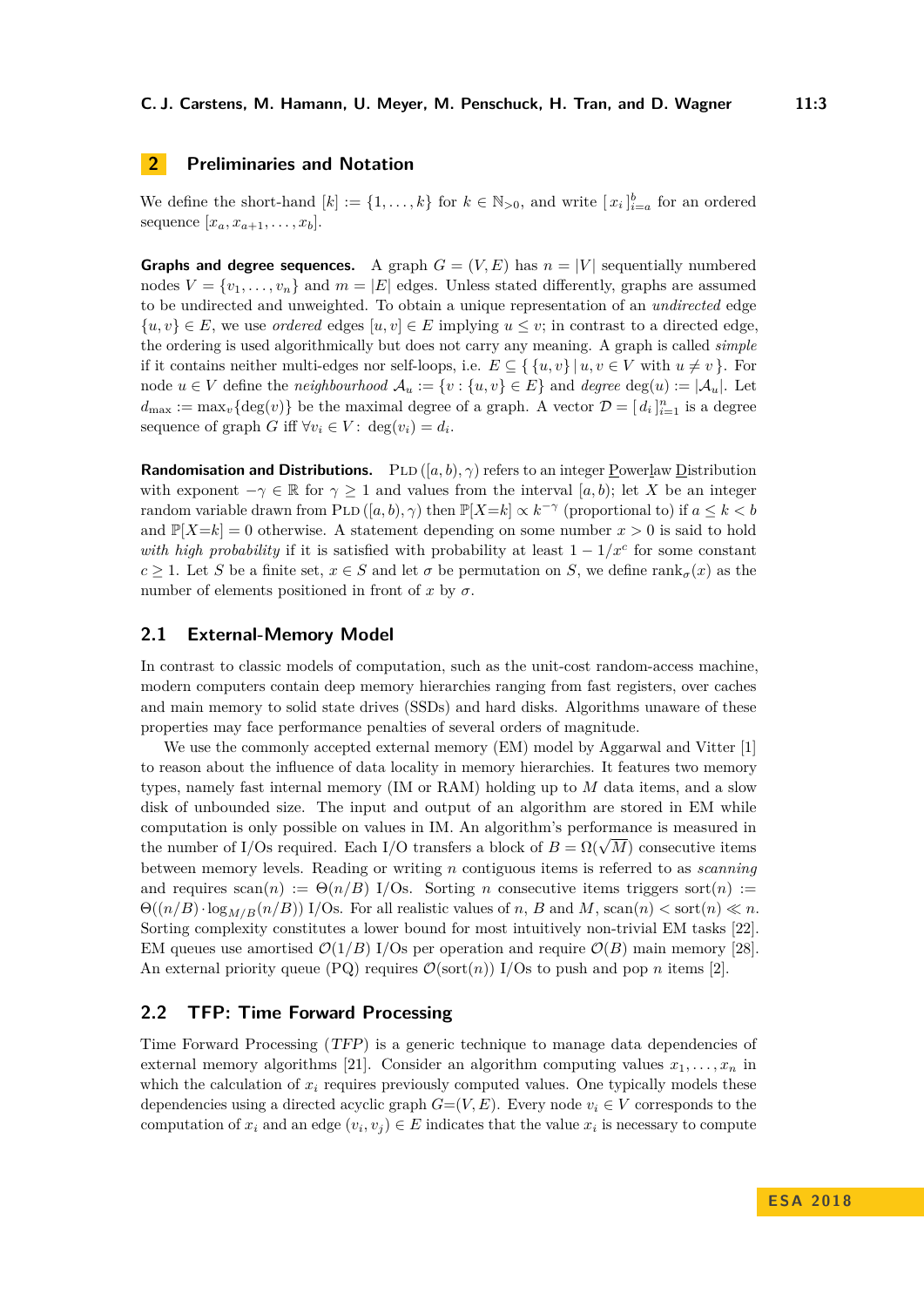#### **11:4 Randomisation of Massive Networks using Global Curveball Trades**

<span id="page-3-2"></span>

**Figure 1 Left:** Dependency graph of the Fibonacci sequence (ignoring base case). **Right:** Time Forward Processing to compute sequence.

*x*<sub>j</sub>. For instance consider the Fibonacci sequence  $x_0 = 0$ ,  $x_1 = 1$ ,  $x_i = x_{i-1} + x_{i-2}$  ∀*i* ≥ 2 in which each node  $v_i$  with  $i \geq 2$  depends on exactly its two predecessors (see Fig. [1\)](#page-3-2). Here, a linear scan for increasing *i* suffices to solve the dependencies.

In general, an algorithm needs to traverse *G* according to some topological order  $\prec_T$  of nodes *V* and also has to ensure that each  $v_j$  can access values from all  $v_i$  with  $(v_i, v_j) \in E$ . The [TFP](#page-2-0) technique achieves this as follows: as soon as  $x_i$  has been calculated, messages of the form  $\langle v_j, x_i \rangle$  are sent to all successors  $(v_i, v_j) \in E$ . These messages are kept in a minimum priority queue sorting the items by their recipients according to  $\prec_T$ . By construction, the algorithm only starts the computation  $v_i$  once all predecessors  $v_j \prec_T v_i$  are completed. Since these predecessors already removed their messages from the PQ, items addressed to  $v_i$  (if any) are currently the smallest elements in the data structure and can be dequeued. Using a suited EM PQ [\[2\]](#page-13-9), TFP incurs  $\mathcal{O}(\text{sort}(k))$  I/Os, where k is the number of messages sent.

## <span id="page-3-1"></span>**3 Randomisation schemes**

Here, we summarise the randomisation schemes ESMC [\[24\]](#page-14-6) and Curveball for simple undirected graphs [\[5\]](#page-13-7), and then discuss the notion of global trades. Since these algorithms iteratively modify random parts of a graph, they can be analysed as finite Markov chains. It is well known that any finite, irreducible, aperiodic, and symmetric Markov chain converges to the uniform distribution on its state space (e.g. [\[20\]](#page-14-14)). Its *mixing time* indicates the number of steps necessary to reach the stationary distribution.

## <span id="page-3-0"></span>**3.1 Edge-Switching**

[ESMC](#page-3-0) is a state-of-the-art randomisation method with a wide range of applications, e.g. the generation of graphs [\[15,](#page-13-1) [19\]](#page-14-7), or the randomisation of biological datasets [\[16\]](#page-13-10). In each step, [ESMC](#page-3-0) chooses two edges  $e_1 = [u_1, v_1], e_2 = [u_2, v_2]$  and a direction  $d \in \{0, 1\}$  uniformly at random and rewires them into  $\{u_1, u_2\}$ ,  $\{v_1, v_2\}$  if  $d=0$  and  $\{u_1, v_2\}$ ,  $\{v_1, u_2\}$  otherwise. If a step yields a non-simple graph, it is skipped. [ESMC](#page-3-0)'s Markov chain is irreducible [\[10\]](#page-13-11), aperiodic and symmetric [\[23\]](#page-14-0) and hence converges to the uniform distribution on the space of simple graphs with fixed degree sequence. While analytic bounds on the mixing time [\[12,](#page-13-12) [13\]](#page-13-13) are impractical, usually a number of steps linear in the number of edges is used in practice [\[29\]](#page-14-15).

## <span id="page-3-3"></span>**3.2 Simple Undirected Curveball algorithm**

Curveball is a novel randomisation method. In each step, two nodes trade their neighbourhoods, possibly yielding faster mixing times [\[5,](#page-13-7) [35,](#page-14-9) [36\]](#page-14-10).

 $\triangleright$  **Definition 1** (Simple Undirected Trade). Let  $G = (V, E)$  be a simple graph, A be its adjacency list representation, and  $A_u$  be the set of neighbours of node *u*. A trade  $t = (i, j, \sigma)$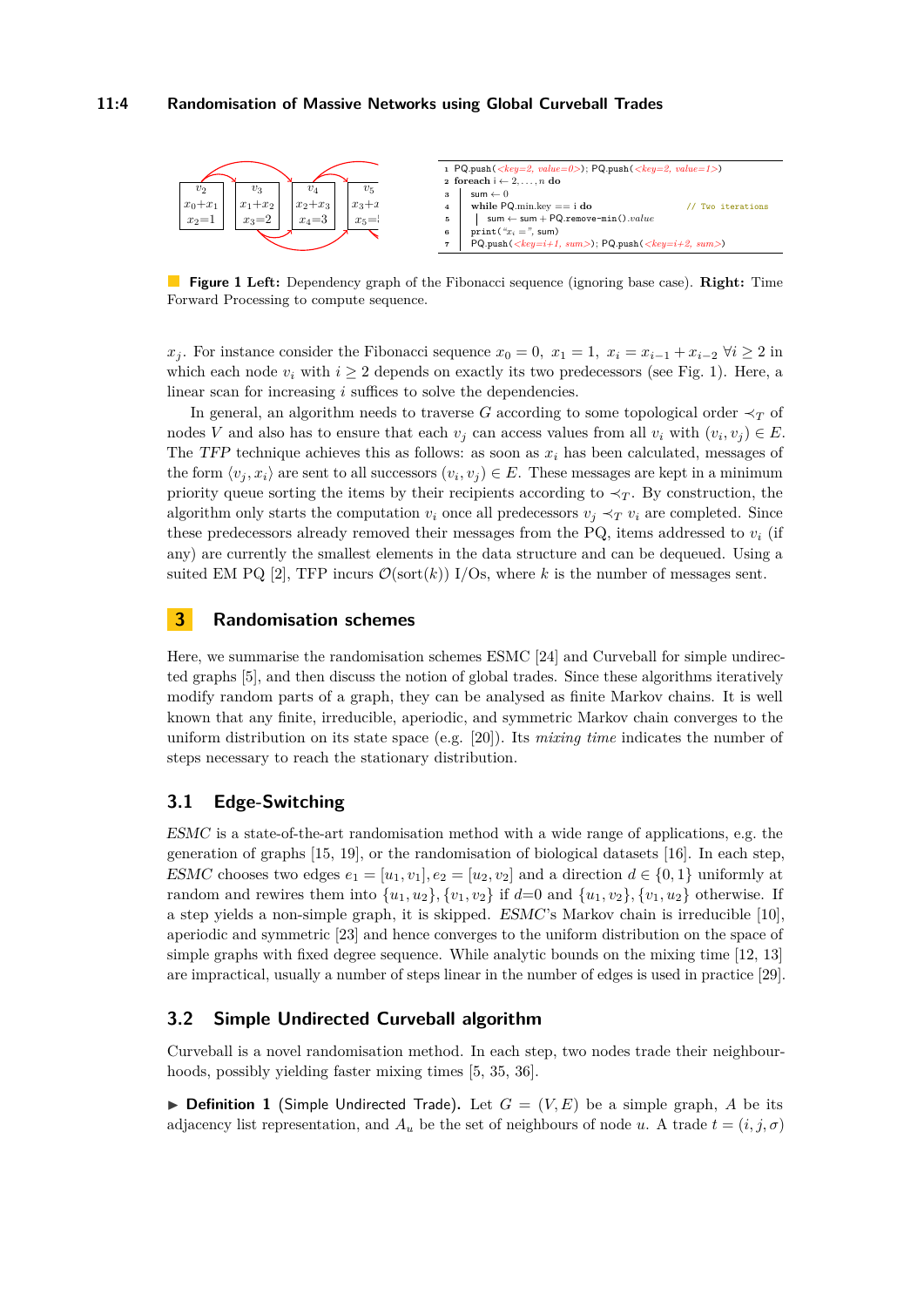<span id="page-4-0"></span>

**Figure 2** The trade (*i, j, σ*) between nodes *i* and *j* only considers edges to the disjoint neighbours  $\{1, \ldots, 5\}$ . For the reassigned disjoint neighbours we use the short-hand  $B_{i-j} := \{x \mid x \in$  $D_{ij}$ , rank $_{\sigma}(x) \leq |A_{i-j}|\}$  and  $B_{j-i} := \{x \mid x \in D_{ij}, \text{rank}_{\sigma}(x) > |A_{i-j}|\}.$  The triangle  $(i, j, 6)$  is omitted as trading any of its edges would either introduce parallel edges, self loops, or result in no change at all. Then, the given  $\sigma$  exchanges four edges.

from *A* to adjacency list *B* is defined by two nodes *i* and *j*, and a permutation  $\sigma: D_{ij} \to D_{ij}$ where  $A_{i-j} := A_i \setminus (A_j \cup \{j\})$  and  $D_{ij} := A_{i-j} \cup A_{j-i}$ . As shown in Fig. [2,](#page-4-0) performing *t* on G results in  $B_i = (A_i \setminus A_{i-j}) \cup \{x \mid x \in D_{ij}, \text{rank}_{\sigma}(x) \leq |A_{i-j}|\}$  and  $B_j = (A_j \setminus A_{j-i}) \cup \{x \mid x \in D_{ij}, x \in D_{ij}\}$  $x \in D_{ij}$ , rank $\sigma(x) > |A_{i-j}|$ . Since edges are undirected, symmetry has to be preserved: for all  $u \in A_i \setminus B_i$  the label *j* in adjacency list  $B_u$  is changed to *i* and analogously for  $A_j \setminus B_j$ .

Simple Undirected Curveball randomises a graph by repeatedly selecting a node pair  ${i, j}$  and permutation  $\sigma$  on the disjoint neighbours uniformly at random. Its Markov chain is irreducible, aperiodic and symmetric and hence converges to the uniform distribution [\[6\]](#page-13-0).

## <span id="page-4-3"></span>**3.3 Undirected Global Trades**

Trade sequences typically consist of pairs in which each constituent is drawn uniformly at random. While it is a well-known fact<sup>[3](#page-4-1)</sup> that  $\Theta(n \log n)$  trades are required in expectation until each node is included at least once, there is no apparent reason why this should be beneficial; in fact, experiments in [section 5](#page-10-0) suggest the contrary.

Carstens et al. propose the notion of *global trades* for directed or bipartite graphs as a 2-partition of all nodes implicitly forming *n/*2 node pairs to be traded in a single step [\[6\]](#page-13-0). This concept is not applicable to undirected graphs where in general the two directions  $(u, v)$ and  $(v, u)$  of an edge  $\{u, v\}$  cannot be processed independently in a single step. We hence extend global trades to undirected graphs by interpreting them as a sequence of  $n/2$  single trades which together target each node exactly once (we assume *n* to be even; if this is not the case we add an isolated node). Dependencies are then resolved by the order of this sequence.

<span id="page-4-2"></span> $\blacktriangleright$  **Definition 2** (Undirected Global trade). Let  $G = (V, E)$  be a simple graph and  $\pi: V \to V$ be a permutation on the set of nodes. A *global trade*  $T = (t_1, \ldots, t_\ell)$  for  $\ell = |n/2|$  is a sequence of trades  $t_i = \{\pi(v_{2i-1}), \pi(v_{2i}), \sigma_i\}$ . By applying *T* to *G* we mean that the trades  $t_1, \ldots, t_\ell$  are applied successively starting with *G*.

Theorem [3](#page-5-1) allows us to use global trades as a substitute for a sequence of single trades, as global trades preserve the stationary distribution of Curveball's Markov chain. The proof extends [\[6\]](#page-13-0), which shows convergence of global trades in bipartite or directed graphs, to undirected graphs and uses similar techniques.

<span id="page-4-1"></span><sup>3</sup> For instance studied as the coupon collector problem.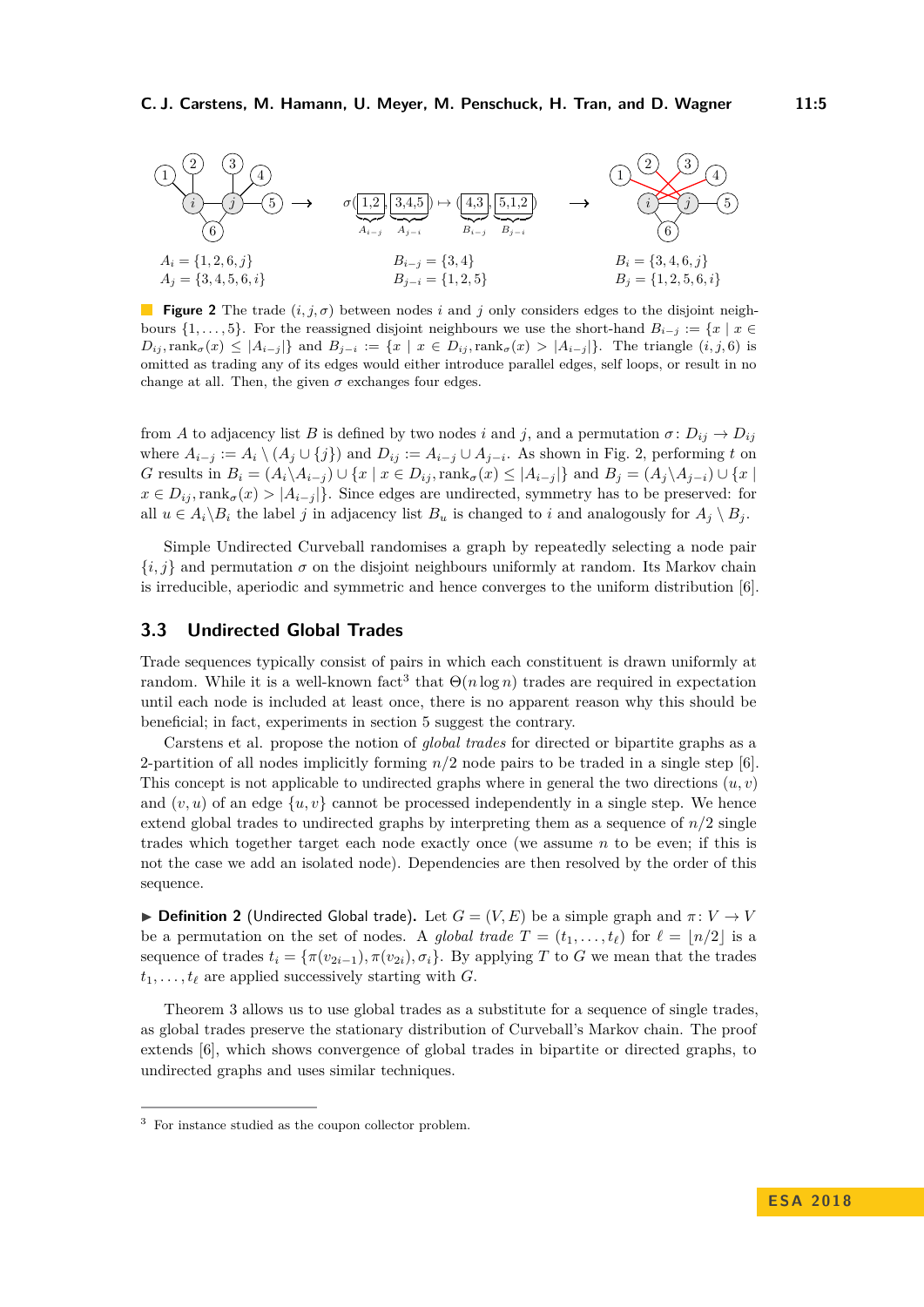#### **11:6 Randomisation of Massive Networks using Global Curveball Trades**

<span id="page-5-1"></span>**► Theorem 3.** Let  $G = (V, E)$  be an arbitrary simple undirected graph, and let  $\Omega_G$  be the *set of all simple directed graphs that have the same degree sequence as G. The Curveball algorithm with global trades and started at G converges to the uniform distribution on*  $\Omega_G$ .

**Proof.** In order to prove the claim, we have to show irreducibility and aperiodicity of the Markov chain as well as symmetry of the transition probabilities.

For the first two properties it suffices to show that whenever there exists a single trade from state *A* to *B*, there also exists a global trade from *A* to *B* (see [\[4\]](#page-13-14) for a similar argument).<sup>[4](#page-5-2)</sup> Observe that there is a non-zero probability that a single trade does not change the graph, e.g. by selecting  $\sigma_i$  as the identity. Hence there is a non-zero probability that ...

- $\blacksquare$  a global trade does not alter the graph at all. This corresponds to a self-loop at each state of the Markov chain and hence guarantees aperiodicity.
- all but one single trade of a global trade do not alter the graph. In this case, a global trade degenerates to a single trade and the irreducibility shown in [\[4\]](#page-13-14) carries over.

It remains to show that the transition probabilities are symmetric. Let  $\mathcal{T}_{AB}^g$  be the set of global trades that transform state *A* to state *B*. Then the transition probability between *A* and *B* equals the sum of probabilities of selecting a trade sequence from  $\mathcal{T}_{AB}^g$ . That is  $P_{AB} = \sum_{T \in \mathcal{T}_{AB}^g} \mathbf{P}_A(T)$  where  $\mathbf{P}_A(T)$  denotes the probability of selecting global trade *T* in state *A*.

The probability  $P_A(t)$  of selecting a single trade  $t = (i, j, \sigma)$  from state *A* to state *B* equals the probability  $\mathbf{P}_B(\tilde{t})$  of selecting the reverse trade  $\tilde{t} = (i, j, \sigma^{-1})$  from state *B* to *A* [\[6\]](#page-13-0). We now define the reverse global trade of  $T = (t_1, \ldots, t_\ell)$  as  $\tilde{T} = (\tilde{t}_\ell, \ldots, \tilde{t}_1)$ . It is straight-forward to check that this gives a bijection between the sets  $\mathcal{T}_{AB}^g$  and  $\mathcal{T}_{BA}^g$ .

It remains to show that the middle equality holds in

$$
P_{AB} = \sum\nolimits_{T \in \mathcal{T}_{AB}^g} \mathbf{P}_A(T) \stackrel{!}{=} \sum\nolimits_{\tilde{T} \in \mathcal{T}_{BA}^g} \mathbf{P}_B(\tilde{T}) = P_{BA}.
$$

Let  $T = (t_1, \ldots, t_\ell)$  be a global trade from *A* to *B* as implied by  $\pi$  and  $A = A_1, \ldots, A_{\ell+1} = B$ be the intermediate states. We denote the reversal of *T* and  $\pi$  as  $\tilde{T}$  and  $\tilde{\pi}$  respectively and obtain  $P_A(T) = \mathbf{P}(\pi)\mathbf{P}_{A_1}(t_1)\dots\mathbf{P}_{A_\ell}(t_\ell) = \mathbf{P}(\tilde{\pi})\mathbf{P}_B(\tilde{t}_\ell)\dots\mathbf{P}_{A_2}(\tilde{t}_1) = P_B(\tilde{T})$ . Clearly  $P(\pi) = P(\tilde{\pi})$  as we are picking permutations uniformly at random. The second equality follows from  $\mathbf{P}_A(t) = \mathbf{P}_B(\tilde{t})$  for a single trade between *A* and *B*.

## <span id="page-5-0"></span>**4 Novel Curveball algorithms for undirected graphs**

In this section we present the related algorithms [EM-CB](#page-6-0), [IM-CB](#page-7-0), [EM-GCB](#page-8-0) and [EM-PGCB](#page-9-0). The algorithms receive a simple graph *G* and a *trade sequence*  $T = \left[\{u_i, v_i\}\right]_{i=1}^{\ell}$  as input and compute the result of carrying out the trade sequence *T* (see section [3.2\)](#page-3-3) in order.

[EM-CB](#page-6-0) and [IM-CB](#page-7-0) are sequential solutions suited to process arbitrary trade sequences *T*. For our analysis, we assume *T*'s constituents to be drawn uniformly at random (as expected in typical applications). Both algorithms share a common design, but differ in the data structures used. [EM-CB](#page-6-0) is an I/O-efficient algorithm while [IM-CB](#page-7-0) is optimised for small graphs allowing for unstructured accesses to main memory. In contrast, [EM-GCB](#page-8-0) and [EM-PGCB](#page-9-0) process global trades only. This restricted input model allows us to represent the trade sequence *T* implicitly by hash functions which further accelerates trading.

<span id="page-5-2"></span>Since each global trade can be emulated by its  $n/2$  decomposed single trades, the reverse is true for a hop of  $n/2$  single trade steps. Due to dependencies however the transition probabilities generally do not match, see  $V = \{1, 2, 3, 4\}$  and  $E = \{[1, 2], [3, 4]\}$  for a simple counterexample.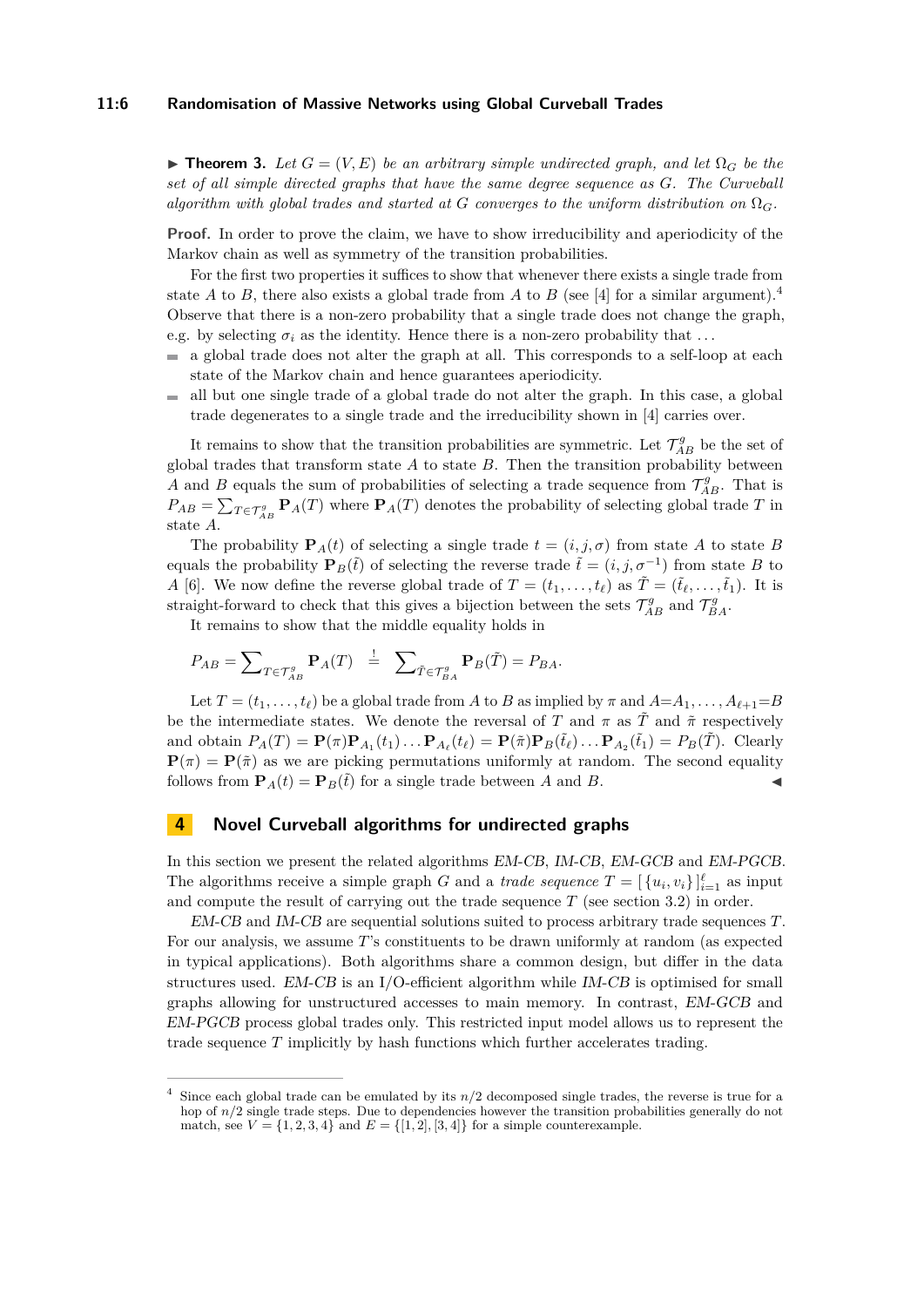**Algorithm 1:** [EM-CB](#page-6-0). **Data:** Trade sequence *T*, simple graph  $G = (V, E)$  by edge list *E* // Preprocessing: Compute Dependencies **1 foreach** trade  $t_i = (u, v) \in T$  for increasing *i* **do 2** Send messages  $\langle u, t_i \rangle$  and  $\langle v, t_i \rangle$  to Sorter SorterTtoV **<sup>3</sup>** Sort SorterTtoV lexicographically // All trades of a node are next to each other **<sup>4</sup> foreach** node *u* ∈ *V* **do 5** Receive  $\mathcal{S}(u) = [t_1, \ldots, t_k]$  from *k* messages addressed to *u* in SorterTtoV **6** Set  $t_{k+1} \leftarrow \infty$  //  $t_1 = \infty$  if *u* is never active **7** Send  $\langle t_i, u, t_{i+1} \rangle$  to SorterDepChain for  $i \in [k]$ **8 foreach** directed edge  $(u, v) \in E$  **do <sup>9</sup> if** *u < v* **then 10**  $\vert$   $\vert$  Send message  $\langle v, u, t_1 \rangle$  via PqVtoV **<sup>11</sup> else 12**  $\vert$  Receive  $t_1^v$  from unique message received via PqVtoV **13 if**  $t_1 \leq t_1^v$  **then** Send message  $\langle t_1, u, v, t_1^v \rangle$  via PqTtoT **else** Send message  $\langle t_1^v, v, u, t_1 \rangle$  via PqTtoT **<sup>14</sup>** Sort SorterDepChain // Main phase – Currently at least the first trade has all information it needs **15 foreach** trade  $t_i = (u, v) \in T$  for increasing *i* **do 16** Receive successors  $\tau(u)$  and  $\tau(v)$  via SorterDepChain **17** Receive neighbours  $A_G(u)$ ,  $A_G(v)$  and their successors  $\tau(\cdot)$  from PqTtoT **18** Randomly reassign disjoint neighbours, yielding new neighbours  $\mathcal{A}'_G(u)$  and  $\mathcal{A}'_G(v)$ .  $\mathbf{19}$  **foreach**  $(a,b) \in (\{u\} \times \mathcal{A}'_G(u)) \cup (\{v\} \times \mathcal{A}'_G(v))$  do **20 if**  $\tau_a = \infty$  and  $\tau_b = \infty$  **then** Output final edge  $\{a, b\}$ **else if**  $\tau_a \leq \tau_b$  **then** Send message  $\langle \tau_a, a, b, \tau_b \rangle$  via PqTtoT **else** Send message  $\langle \tau_b, b, a, \tau_a \rangle$  via PqTtoT

<span id="page-6-2"></span>At core, all algorithms perform trades in a similar fashion: In order to carry out the *i*-th trade  $\{u_i, v_i\}$ , they retrieve the neighbourhoods  $\mathcal{A}_{u_i}$  and  $\mathcal{A}_{v_i}$ , shuffle<sup>[5](#page-6-1)</sup> them, and then update the graph. Once the neighbourhoods are known, trading itself is straight-forward. We compute the set of disjoint neighbours  $D = (\mathcal{A}_{u_i} \cup \mathcal{A}_{v_i}) \setminus (\mathcal{A}_{u_i} \cap \mathcal{A}_{v_i})$  and then draw  $|\mathcal{A}_{u_i} \cap D|$  nodes from *D* for  $u_i$  uniformly at random while the remaining nodes go to  $v_i$ . If  $\mathcal{A}_{u_i}$  and  $\mathcal{A}_{v_i}$  are sorted this requires only  $\mathcal{O}(|\mathcal{A}_{u_i}| + |\mathcal{A}_{v_i}|)$  work and scan $(|\mathcal{A}_{u_i}| + |\mathcal{A}_{v_i}|)$  I/Os (see also proof of Lemma [6](#page-8-1) if the neighbourhoods fit into RAM). Hence we focus on the harder task of obtaining and updating the adjacency information.

## <span id="page-6-0"></span>**4.1 EM-CB: A sequential I/O-efficient Curveball algorithm**

[EM-CB](#page-6-0) is an I/O-efficient Curveball algorithm to randomise undirected graphs as detailed in Alg. [1.](#page-6-2) This basic algorithm already contains crucial design principles which we further explore with [IM-CB](#page-7-0), [EM-GCB](#page-8-0) and [EM-PGCB](#page-9-0) in sections [4.2](#page-7-0) and [4.4](#page-9-0) respectively.

The algorithm encounters the following challenges. After an undirected trade  $\{u, v\}$  is carried out, it does not suffice to only update the neighbourhoods  $A_u$  and  $A_v$ : consider the case that edge  $\{u, x\}$  changes into  $\{v, x\}$ . Then this switch also has to be reflected in the neighbourhood of A*x*. Here, we call *u* and *v active* nodes while *x* is a *passive* neighbour.

<span id="page-6-1"></span><sup>&</sup>lt;sup>5</sup> In contrast to Definition [2,](#page-4-2) we do not consider the permutation  $\sigma$  of disjoint neighbours as part of the input, but let the algorithm choose one randomly for each trade. We consider this design decision plausible as the set of disjoint neighbours only emerges over the course of the execution.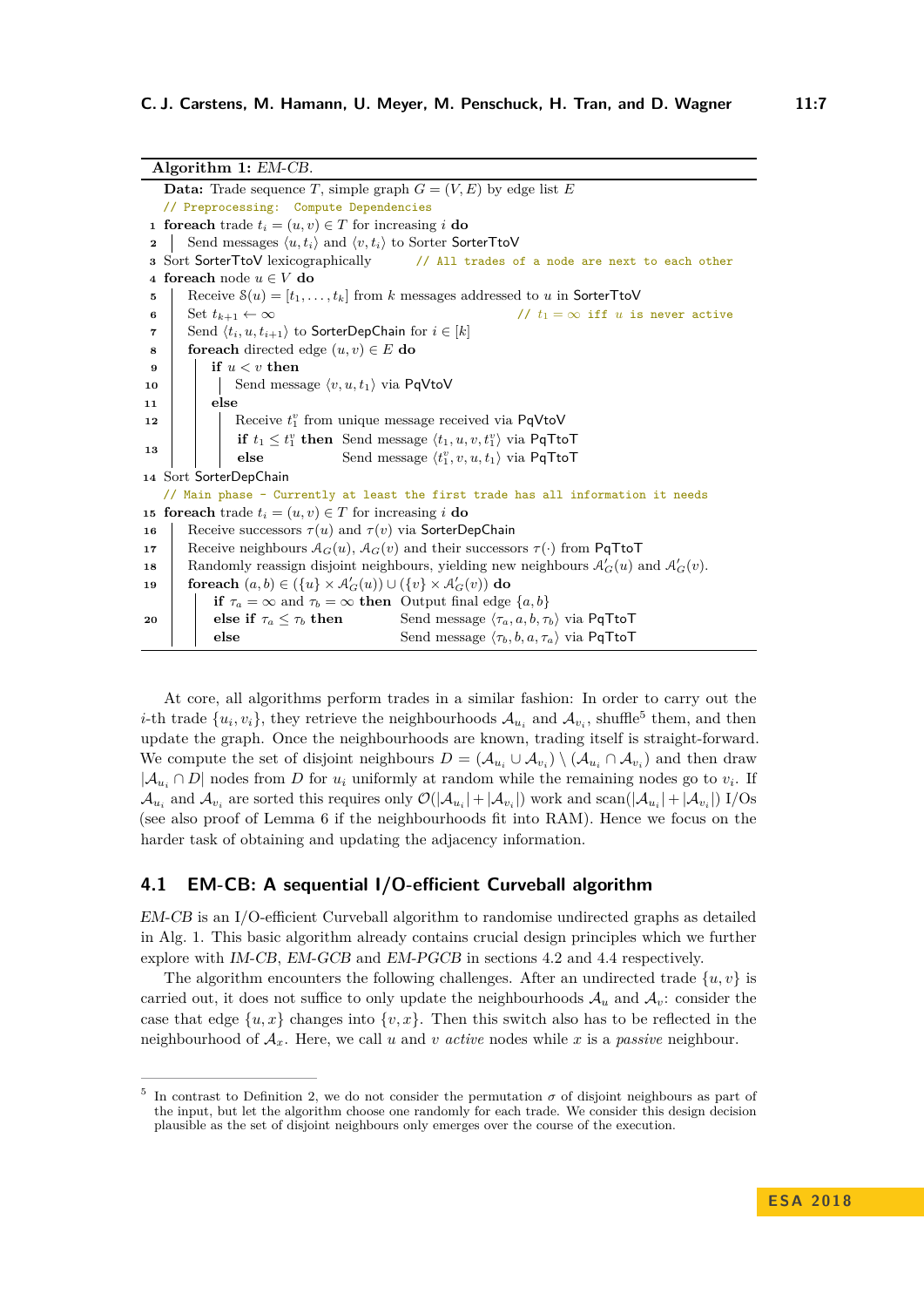#### **11:8 Randomisation of Massive Networks using Global Curveball Trades**

In the EM setting another challenge arises for graphs exceeding main memory; it is prohibitively expensive to directly access the edge list since this unstructured pattern triggers  $\Omega(1)$  I/Os for each edge processed with high probability.

[EM-CB](#page-6-0) approaches these issues by abandoning a classical static graph data structure containing two redundant copies of each edge. Following the [TFP](#page-2-0) principle, we rather interpret all trades as a sequence of points over time that are able to receive messages. Initially, we send each edge to the earliest trade one of its endpoints is active in.<sup>[6](#page-7-1)</sup> This way, the first trade receives one message from each neighbour of the active nodes and hence can reconstruct  $\mathcal{A}_{u_1}$  and  $\mathcal{A}_{v_1}$ . After shuffling and reassigning the disjoint neighbours, [EM-CB](#page-6-0) sends each resulting edge to the trade which requires it next. If no such trade exists, the edge can be finalised by committing it to the output.

The algorithm hence requires for each (actively or passively) traded node *u*, the index of the next trade in which *u* is actively processed. We call this the *successor* of *u* and define it to be  $\infty$  if no such trade exists. The dependency information is obtained in a preprocessing step; given  $T = \left[\{u_i, v_i\}\right]_{i=1}^{\ell}$ , we first compute for each node *u* the monotonically increasing index list  $S(u)$  of trades in which *u* is actively processed, i.e.  $S(u) := [i | u \in t_i \text{ for } i \in [\ell] \mid \infty]$ .

**Example 4.** Let  $G = (V, E)$  be a simple graph with  $V = \{v_1, v_2, v_3, v_4\}$  and trade sequence  $T = [t_1: \{v_1, v_2\}, t_2: \{v_3, v_4\}, t_3: \{v_1, v_3\}, t_4: \{v_2, v_4\}, t_5: \{v_1, v_4\}].$  Then, the successors S follow as  $S(v_1) = [1, 3, 5, \infty], S(v_2) = [1, 4, \infty], S(v_3) = [2, 3, \infty], S(v_4) = [2, 4, 5, \infty].$ 

This information is then spread via two channels:

- After preprocessing, [EM-CB](#page-6-0) scans  $\delta$  and  $T$  conjointly and sends  $\langle t_i, u_i, t_i^u \rangle$  and  $\langle t_i, v_i, t_i^v \rangle$ m. to each trade  $t_i$ . The messages carry the successors  $t_i^u$  and  $t_i^v$  of the trade's active nodes.
- When sending an edge as described before, we augment it with the successor of the passive node. Initially, this information is obtained by scanning the edge list *E* and S conjointly. Later, it can be inductively computed since each trade receives the successors of all nodes involved.

<span id="page-7-3"></span> $\blacktriangleright$  **Lemma 5.** For an arbitrary trade sequence T of length  $\ell$ , [EM-CB](#page-6-0) has a worst-case I/O *complexity of*  $\mathcal{O}[\text{sort}(\ell) + \text{sort}(n) + \text{scan}(m) + \ell d_{\text{max}}/B \log_{M/B}(m/B)]$ *. For r* global trades, *the worst case I/O complexity is*  $\mathcal{O}(r[\text{sort}(n) + \text{sort}(m)])$ *.* 

**Proof.** Refer to the full article [\[7\]](#page-13-15) for the proof.

# <span id="page-7-0"></span>**4.2 IM-CB: An internal memory version of EM-CB**

While [EM-CB](#page-6-0) is well-suited if memory access is a bottleneck, we also consider the modified version [IM-CB](#page-7-0). As shown in [section 5,](#page-10-0) [IM-CB](#page-7-0) is typically faster for small graph instances. [IM-CB](#page-7-0) uses the same algorithmic ideas as [EM-CB](#page-6-0) but replaces its priority queues and sorters<sup>[7](#page-7-2)</sup> by unstructured I/O into main memory (see [\[7\]](#page-13-15) for details):

Instead of sending neighbourhood information in a TFP-fashion, we now rely on a classical adjacency vector data structure  $A_G$  (an array of arrays). Similarly to *[EM-CB](#page-6-0)*, we only

<span id="page-7-1"></span><sup>&</sup>lt;sup>6</sup> If an edge connects two nodes that are both actively traded we implicitly perform an arbitrary tie-break.

<span id="page-7-2"></span><sup>7</sup> The term *sorter* refers to a container with two modes of operation: in the first phase, items are pushed into the write-only sorter in an arbitrary order by some algorithm. After an explicit switch, the filled data structure becomes read-only and the elements are provided as a lexicographically non-decreasing stream which can be rewound at any time. While a sorter is functionally equivalent to filling, sorting and reading back an EM vector, the restricted access model reduces constant factors in the implementation's runtime and I/O-complexity [\[3\]](#page-13-16).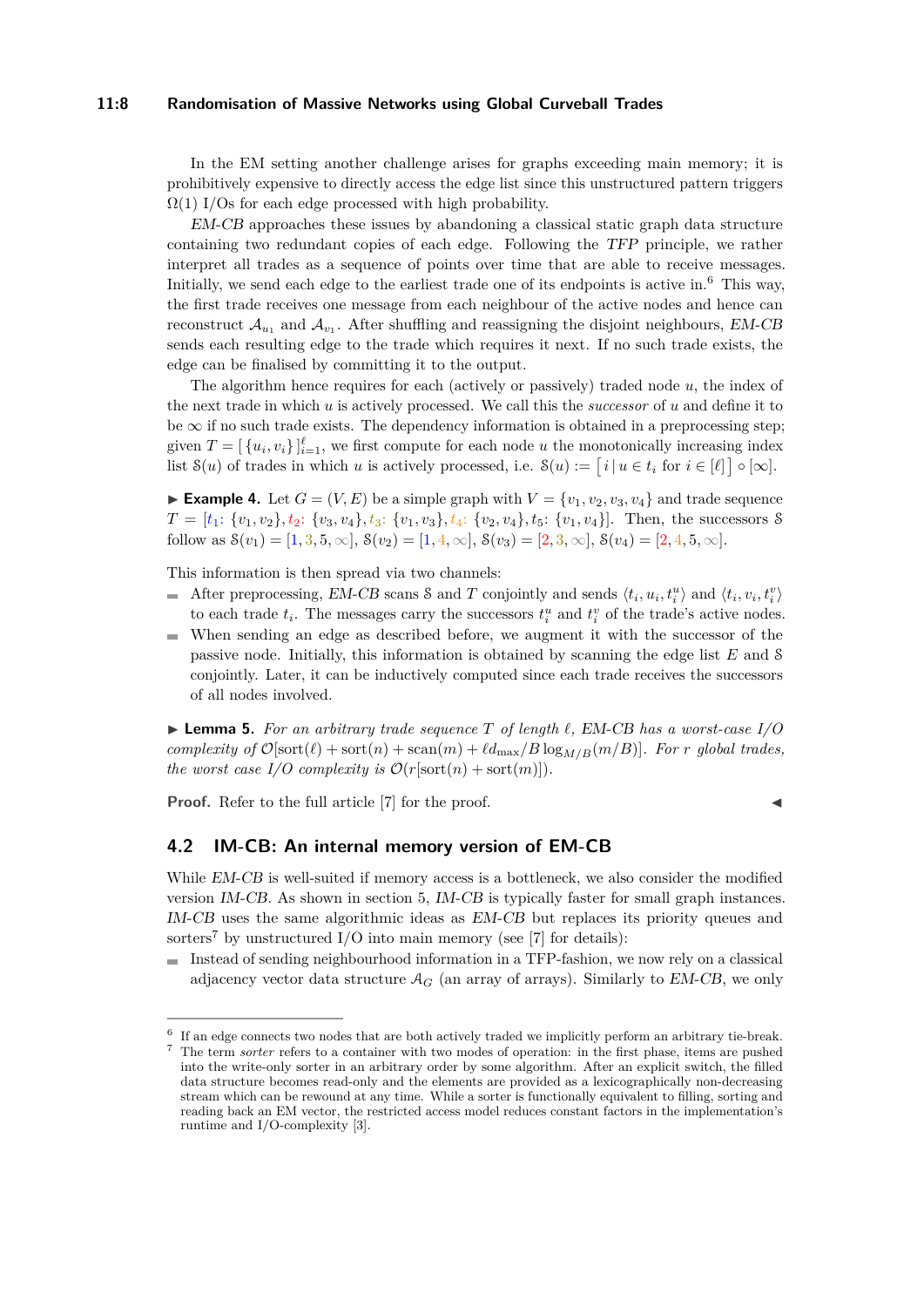#### <span id="page-8-2"></span>**C. J. Carstens, M. Hamann, U. Meyer, M. Penschuck, H. Tran, and D. Wagner 11:9**



**Figure 3** During the trade  $j=1, i_1=3, i_2=4$  the edge  $\{v_1, v_2\}$  is produced; the arrows indicate positions considered as successors. Since  $v_1$  and  $v_2$  are already processed in round  $j=1, \pi_2$  is used to compute the successor. Then, the message is sent to  $v_1$  in round 2 as  $v_1$  is processed before  $v_2$ .

keep one directed representation of an undirected edge. As an invariant, an edge is always placed in the neighbourhood of the incident node traded before the other. To speed-up these insertions, [IM-CB](#page-7-0) maintains unordered neighbourhood buffers.

 $\blacksquare$  [IM-CB](#page-7-0) does not forward successor information, but rather stores S in a contiguous block of memory. The algorithm additionally maintains the vector  $S_{\text{idx}}[1 \dots n]$  where the *i*-th entry points to the current successor of node  $v_i$ . Once this trade is reached, the pointer is incremented giving the next successor.

<span id="page-8-1"></span> $\blacktriangleright$  **Lemma 6.** For a random trade sequence T of length  $\ell$ , [IM-CB](#page-7-0) has an expected running *time of*  $\mathcal{O}(n + \ell + m + \ell m/n)$ *. In the case of r many global trades (each consisting of*  $n/2$ *) normal trades) the running time is given by*  $\mathcal{O}(n + rm)$ .

**Proof.** Refer to the full article [\[7\]](#page-13-15) for the proof.

# <span id="page-8-0"></span>**4.3 EM-GCB: An I/O-efficient Global Curveball algorithm**

[EM-GCB](#page-8-0) builds on [EM-CB](#page-6-0) and exploits the regular structure of global trades to simplify and accelerate the dependency tracking. As discussed in section [3.3,](#page-4-3) a global trade can be encoded as a permutation  $\pi$ :  $[n] \to [n]$  by interpreting adjacent ranks as trade pairs, i.e.  $T_{\pi} = \left[ \{ v_{\pi(2i-1)}, v_{\pi(2i)} \} \right]_{i=1}^{n/2}$ . In this setting, a sequence of global trades is given by *r* permutations  $[\pi_j]_{j=1}^r$ . The model simplifies dependencies as it is not necessary to explicitly gather S and communicate successors.

As illustrated in Fig. [3,](#page-8-2) we also change the addressing scheme of messages. While [EM-CB](#page-6-0) sends messages to specific nodes in specific trades,  $EM$ - $GCB$  exploits that each node  $v_i$  is actively traded only once in each round *j* and hence can be addressed by its position  $\pi_i(i)$ . Successors can then be computed in an ad hoc fashion; let a trade of adjacent positions  $i_1 < i_2$  of the *j*-th global trade produce (amongst others) the edge  $\{v_x, v_y\}$ . The successor of  $v_x$  (and analogously the one of  $v_y$ ) is  $S_{j,i_2}[v_x] = (j, \pi_j(x))$  if  $v_x$  is processed later in round *j* (i.e.  $\pi_j(x)/2 > i_2$ ) and otherwise  $S_{j,i_2}[v_x] = (j+1, \pi_{j+1}(x))$ . Here we imply an untraded additional function  $\pi_{r+1}(x) = x$  which avoids corner cases and generates an ordered edge list as a result of the *r*-th global trade.

To reduce the computational cost of the successor computation, [EM-GCB](#page-8-0) supports fast injective functions  $f: X \to Y$  where  $[n] \subseteq X$  and  $[n] \subseteq Y$ . In contrast to the original permutations, their relevant image  $\{f(x) | x \in [n]\}$  may contain gaps which are simply skipped by [EM-GCB](#page-8-0). This requires minor changes in the addressing scheme.

In practice, we use functions from the family of linear congruential maps  $H_p$  :=  ${h_{a,b} \mid 1 \le a < p \text{ and } 0 \le b < p}$  with  $h_{a,b}(x) \equiv [(ax + b) \mod p]$  where *p* is the smallest prime number  $p \geq n$ . Random choices from  $H_p$  are well suited for [EM-GCB](#page-8-0) since they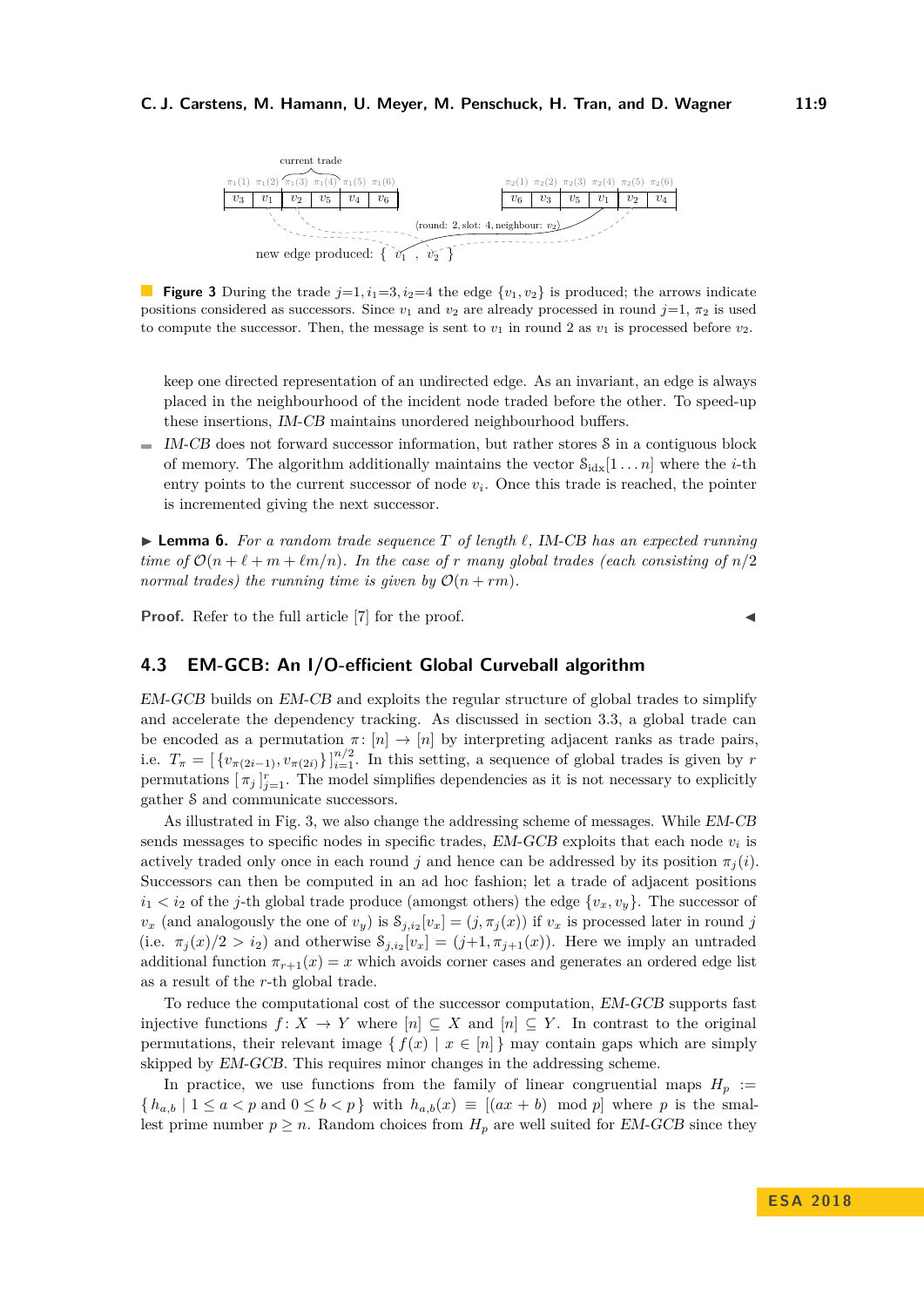#### **11:10 Randomisation of Massive Networks using Global Curveball Trades**

<span id="page-9-2"></span>

**Figure 4** [EM-PGCB](#page-9-0) splits each global trade into *k macrochunks* and maintains an external memory queue for each. Before processing a macrochunk, the buffer is loaded into IM and sorted, and further subdivided into  $z$  batches each consisting of  $p$  microchunks. A type (ii) message is visualised by the red intra-batch arrow.

are 2-universal<sup>[8](#page-9-1)</sup> and contain only  $\mathcal{O}(\log(n))$  gaps (see [\[7\]](#page-13-15) for details). They are also bijections with an easily computable inverse  $h_{a,b}^{-1}$  that allows [EM-GCB](#page-8-0) to determine the active node  $h_{a,b}^{-1}(i)$  traded at position *i*; this operation is only performed once for each traded position. [EM-GCB](#page-8-0) also supports non-invertible functions. This can be implemented with messages  $\langle h(i), i \rangle$  that are generated for  $1 \leq i \leq n$  and delivered using TFP.

# <span id="page-9-0"></span>**4.4 EM-PGCB: An I/O-efficient parallel Global Curveball algorithm**

[EM-PGCB](#page-9-0) adds parallelism to [EM-GCB](#page-8-0) by concurrently executing multiple sequential trades. As in Fig. [4,](#page-9-2) we split a global trade into *microchunks* each containing a similar number of node pairs and then execute a *batch* of *p* such subdivisions in parallel. The batch's size is a compromise between intra-batch dependencies (messages are awaited from another processor) and overhead caused by synchronising threads at the batch's end (see [\[7\]](#page-13-15) for details).

[EM-PGCB](#page-9-0) processes each microchunk similarly as in [EM-CB](#page-6-0) but differentiates between messages that are sent (i) within a microchunk, (ii) between microchunks of the same batch (iii) and microchunks processed later. Each class is transported using an optimised data structure (see below) and only type (ii) messages introduce dependencies between parallel executions and are resolved as follows: each processor retrieves the messages that are sent to its next trade and checks whether all information required is available by comparing the number of messages to the active nodes' degrees. If data is missing the trade is skipped and later executed by the processor that adds the last missing neighbour.

For graphs with  $m = \mathcal{O}(M^2/B)$  edges<sup>[9](#page-9-3)</sup>, we optimise the communication structure for type (iii) messages. Observe that [EM-PGCB](#page-9-0) sends messages only to the current and the subsequent round. We partition a round into *k* macrochunks each consisting of  $\Theta(n/k)$ contiguous trades. An external memory queue is used for each macrochunk to buffer messages sent to it; in total, this requires  $\Theta(kB)$  internal memory. Before processing a macrochunk, all its messages are loaded into IM, subsequently sorted and arranged such that missing messages can be directly placed to the position they are required in. This can also be overlapped with the processing of the previous macrochunk. The number *k* of macrochunks should be as small as possible to reduce overheads, but sufficiently large such that all messages of a macrochunk fit into main memory (see [\[7\]](#page-13-15) for details).

 $\triangleright$  **Theorem 7.** [EM-PGCB](#page-9-0) requires  $\mathcal{O}(r \cdot |\text{sort}(n) + \text{sort}(m)|)$  I/Os to perform *r* global trades.

**Proof.** Observe that we can analyse each of the *r* rounds individually. A constant amount of auxiliary data is needed per node to provision gaps for missing data, to detect whether a

<span id="page-9-1"></span><sup>&</sup>lt;sup>8</sup> i.e. given one node in a single trade, the other is uniformly chosen among the remaining nodes.

<span id="page-9-3"></span>Even with as little as 1 GiB of internal memory, several billion edges are supported.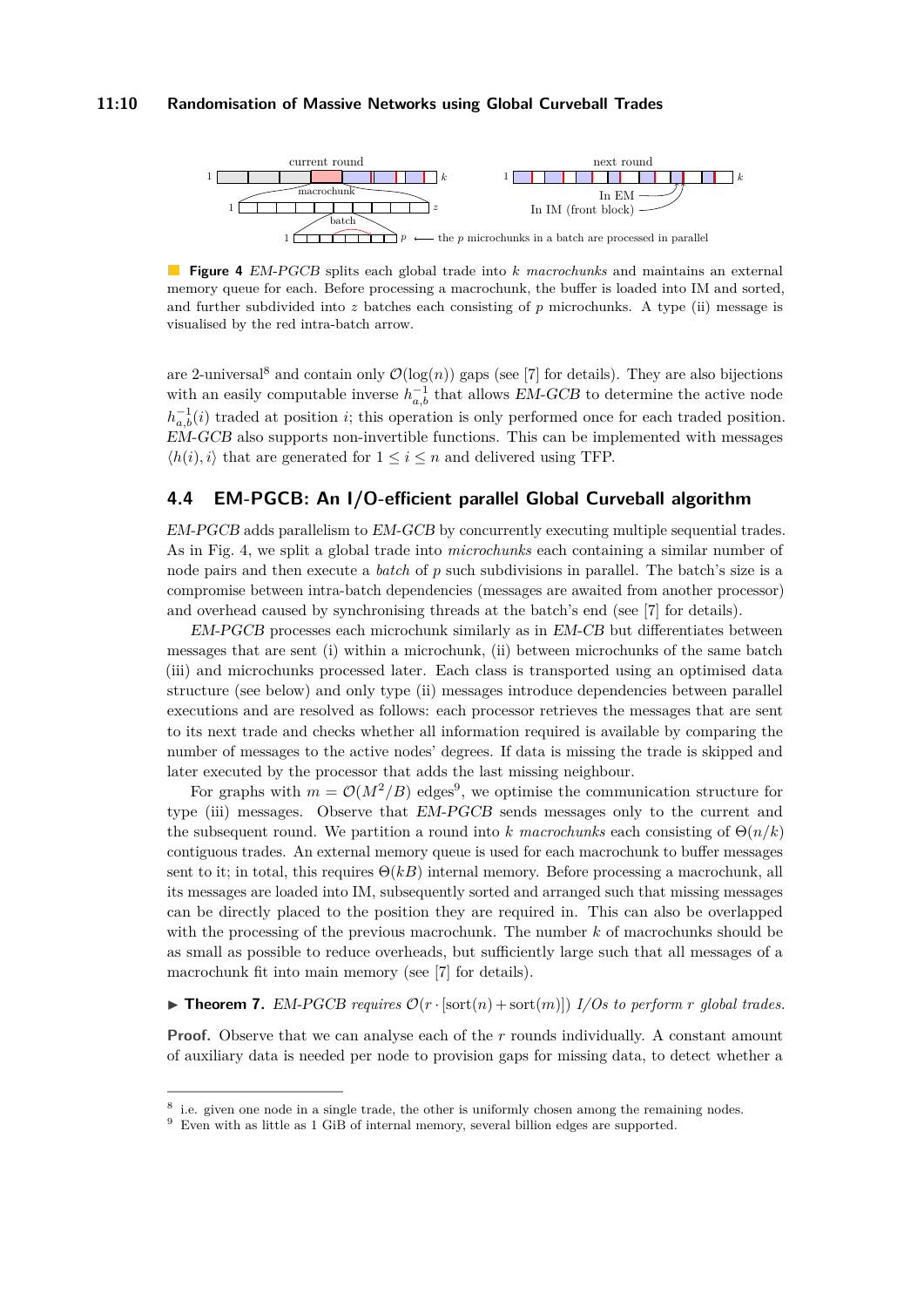<span id="page-10-2"></span>

**Figure 5** Fraction of edges still correlated as a function of the thinning parameter *k* for graphs with  $n = 2 \cdot 10^3$  nodes and degree distribution PLD ([*a, b*),  $\gamma$ ) with  $\gamma = 2$ ,  $a = 5$ , and  $b \in \{25, 750\}$ . The (not thinned) long Markov chains of edge switching (ES), uniform Curveball (CBU) and global Curveball (CBG) contain 6000 super steps each.

trade can be executed and (if required) to invert the permutation. This accounts for  $\Theta(n)$ messages requiring sort $(n)$  I/Os to be delivered. Using an ordinary PQ, the analysis of  $EM-CB$  (see Lemma [5\)](#page-7-3) carries over, requiring sort $(m)$  I/Os for a global trade.

# <span id="page-10-0"></span>**5 Experimental Evaluation**

In this section we evaluate the quality of the proposed algorithms and analyse the runtime of our C++ implementations.<sup>[10](#page-10-1)</sup> [EM-CB](#page-6-0), [IM-CB](#page-7-0), [EM-GCB](#page-8-0) are designed as modules of NetworKit [\[33\]](#page-14-16); due to their superior performance, only the latter two were added to the library and are available since release 4.6. [EM-PGCB](#page-9-0)'s implementation is developed separately and facilitates external memory data structures and algorithms of STXXL [\[9\]](#page-13-17).

Intuitively, graphs with skewed degree distributions are hard instances for Curveball since it shuffles and reassigns the disjoint neighbours of two trading nodes. Hence, limited progress is achieved if a high-degree node trades with a low-degree node. Since our experiments support this hypothesis, we focus on graphs with powerlaw degree distributions as difficult but highly relevant graph instances. Our experiments use two parameter sets:

- $\mathbf{r}$ (lin) − The maximal possible degree scales linearly as a function of the number *n* of nodes. The degree distribution PLD  $([a, b), \gamma)$  is chosen as  $a = 10$ ,  $b = n/20$  and  $\gamma = 2$ .
- $(cost)$  The extremal degrees are kept constant. In this case the parameters are chosen **COL** as  $a = 50$ ,  $b = 10000$  and  $\gamma = 2$ .

We select these configurations to be comparable with [\[15\]](#page-13-1) where both parameter sets are used to evaluate [EM-ES](#page-1-0). The first setting (lin) considers the increasing average degree of real-world networks as they grow. The second setting (const) approximates the degree distribution of the Facebook network in May 2011 (refer to [\[14\]](#page-13-6) for details). Runtimes are measured on the following off-the-shelf machine: Intel Xeon E5-2630 v3 (8 cores at 2.40GHz), 64GB RAM, 2× Samsung 850 PRO SATA SSD (1 TB), Ubuntu Linux 16.04, GCC 7.2.

## <span id="page-10-3"></span>**5.1 Mixing of Edge-Switching, Curveball and Global Curveball**

We are not aware of any practical theoretical bounds on the mixing time of Markov chains of Curveball, Global Curveball or edge switching (see [section 3\)](#page-3-1). Hence, we quantitatively study the progress made by Curveball trades compared to edge switching and approximate the

<span id="page-10-1"></span><sup>&</sup>lt;sup>10</sup> Code used for the presented benchmarks can be found at our fork [https://github.com/hthetran/](https://github.com/hthetran/networkit) [networkit](https://github.com/hthetran/networkit) ([IM-CB](#page-7-0) and [EM-CB](#page-6-0)) and <https://github.com/massive-graphs/extmem-lfr> ([EM-PGCB](#page-9-0)).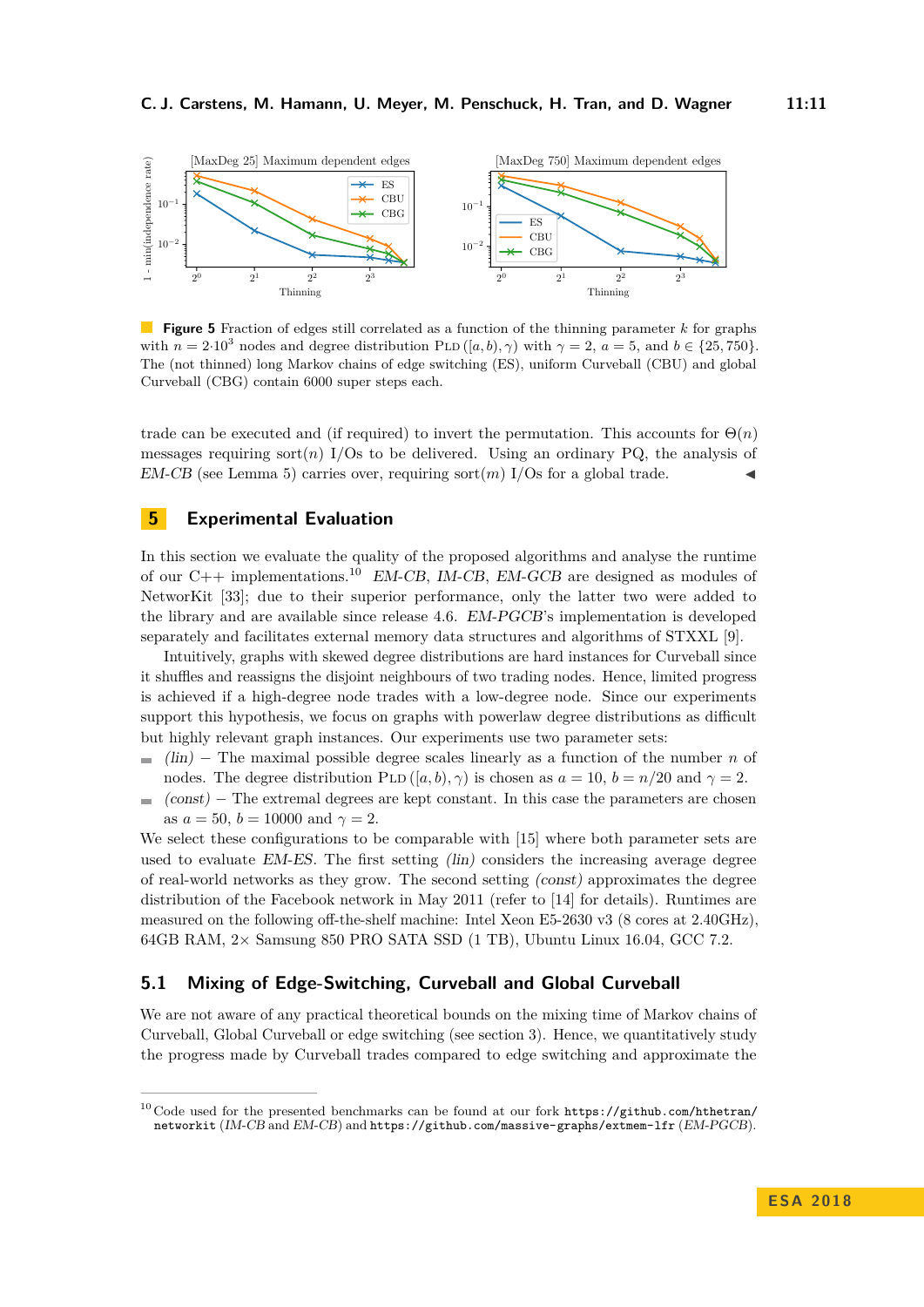#### **11:12 Randomisation of Massive Networks using Global Curveball Trades**

mixing time of the underlying Markov chains by a method developed in [\[30\]](#page-14-17). This criterion is a more sensitive proxy to the mixing time than previously used alternatives, such as the local clustering coefficient, triangle count and degree assortativity [\[14\]](#page-13-6).

Intuitively, one determines the number of Markov chain steps required until the correlation to the initial state decays. Starting from an initial graph *G*0, the Markov chain is executed for a large number of steps, yielding a sequence  $(G_t)_{t>0}$  of graphs evolving over time. For each occurring edge  $e$ , we compute a boolean vector  $(Z_{e,t})_{t>0}$  where a 1 at position *t* indicates that *e* exists in graph  $G_t$ . We then derive the *k*-thinned series  $(Z_{e,t}^k)_{t\geq 0}$  only containing every *k*-th entry of the original vector  $(Z_{e,t})_{t\geq 0}$  and use *k* as a proxy for the mixing time.

To determine if *k* Markov chain steps suffice for edge *e* to lose the correlation to the initial graph, the empirical transition probabilities of the *k*-thinned series  $(Z_{e,t}^k)_{t\geq 0}$  are fitted to both an independent and a Markov model respectively. If the independent model is a better fit, we deem edge *e* to be independent.

The results presented here consider only small graphs due to the high computational cost involved. However, additional experiments suggest that the results hold for graphs at least one order of magnitude larger which is expected as powerlaw distributions are scale-free.

We compare a sequence of uniform (single) trades, global trades and edge switching and visually align the results of these schemes by defining a *super step*. Depending on the algorithm a super step corresponds to either a single global trade, *n/*2 uniform trades or *m* edge-swaps. Comparing *n/*2 uniform trades with a global trade seems sensible since a global trade consists of exactly  $n/2$  single trades, furthermore randomising with  $n/2$  single trades considers the state of 2*m* edges which is also true for *m* edge-swaps. The alignment accounts for the fact that a single Curveball Markov chain step may execute multiple neighbour switches, thus easily outperforming [ESMC](#page-3-0) in a step-by-step comparison.

Fig. [5](#page-10-2) contains a selection of results obtained for small powerlaw graph instances using this method (see [\[7\]](#page-13-15) for the complete dataset). Progress is measured by the fraction of edges that are still classified as correlated, i.e. the faster a method approaches zero the better the randomisation. We omit an in-depth discussion of uniform trades and rather focus on global trades which consistently outperform the former (cf. section [3.2\)](#page-3-3).

In all settings [ESMC](#page-3-0) shows the fastest decay. The gap towards global trades growths temporarily as the maximal degree is increased which is consistent with our initial claim that skewed degree distributions are challenging for Curveball. The effect is however limited and in all cases performing 4 global trades for each edge switching super step gives better results. This is a pessimistic interpretation since typically 10*m* to 100*m* edge switches are used to randomise graphs in practice; in this domain global trades perform similarly well and 20 global trades consistently give at least the quality of 10*m* edge switches.

#### **5.2 Runtime performance benchmarks**

We measure the runtime of the algorithms proposed in section [4](#page-5-0) and compare them to two state-of-the-art edge switching schemes (using the authors'  $C++$  implementations):

- $\equiv$ [VL-ES](#page-10-0) is a sequential IM algorithm with a hashing-based data structure optimised for efficient neighbourhood queries and updates [\[37\]](#page-14-18). To achieve comparability, we removed connectivity tests, fixed memory management issues, and adopted the number of swaps.
- [EM-ES](#page-1-0) is an EM edge switching algorithm and part of [EM-LFR](#page-1-0)'s toolchain [\[15\]](#page-13-1). m.

We carry out experiments using the  $(const)$  and  $(lin)$  parameter sets, and limit the problem sizes for internal memory algorithms to avoid exhaustion of the main memory. For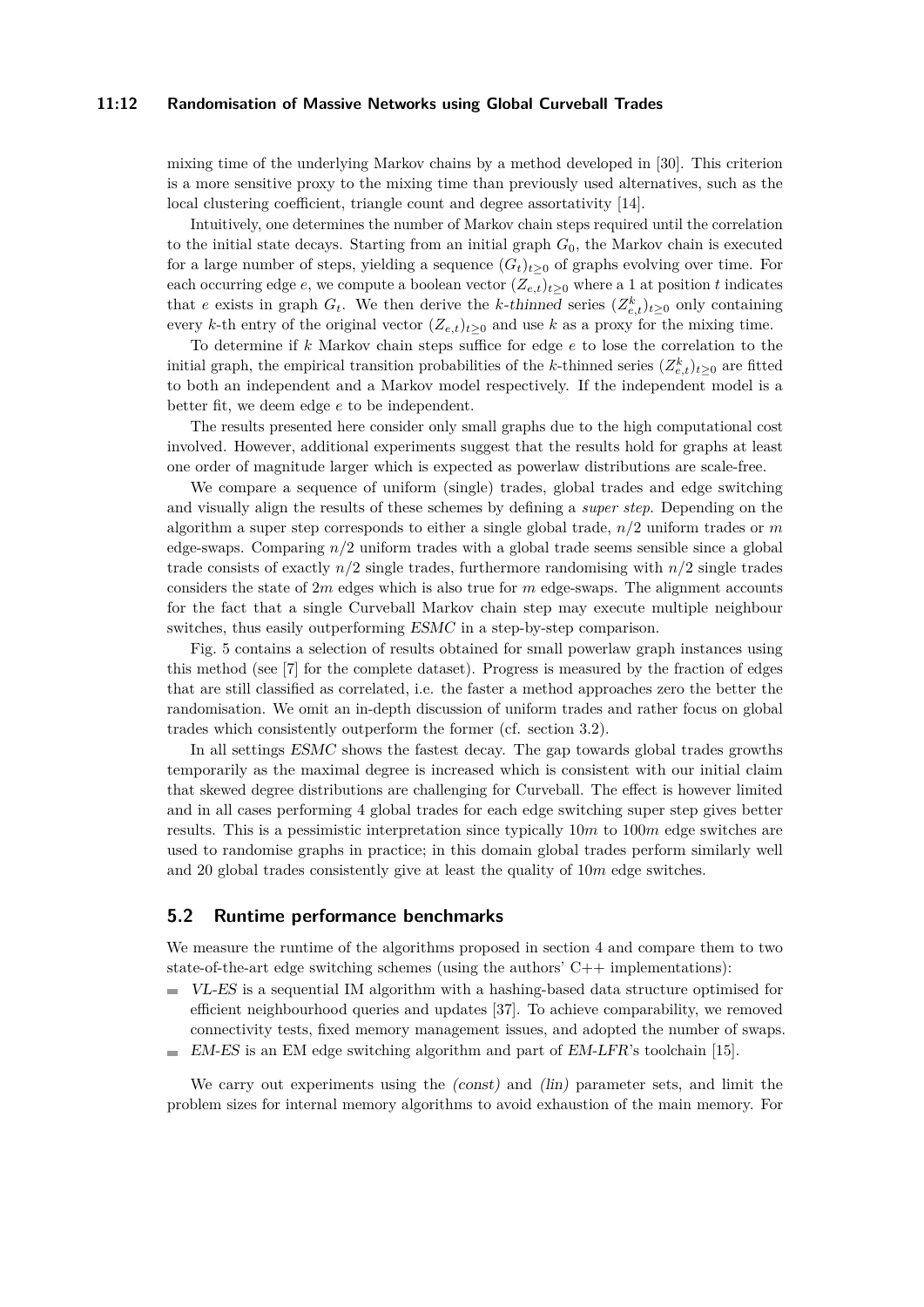<span id="page-12-0"></span>

**Figure 6** Runtime per edge and super step (global trade or *m* edge swaps) of the proposed algorithms [IM-CB](#page-7-0), [EM-CB](#page-6-0) and [EM-PGCB](#page-9-0) compared to state-of-the-art IM edge switching [VL-ES](#page-10-0) and EM edge switching  $EM$ -ES. Each data point is the median of  $S \geq 5$  runs over 10 super steps each. The left plot contains the (const)-parameter set, the right one (lin). Observe that the super steps of different algorithms advance the randomisation process at different speeds (see discussion).

each data point we carry out 10 super steps (i.e. 10 global trades or 10*m* edge swaps) on a graph generated with Havel-Hakimi from a random powerlaw degree distribution.

Figure [6](#page-12-0) presents the walltime per edge and super step including pre-computation $1<sup>11</sup>$  $1<sup>11</sup>$  $1<sup>11</sup>$ required by the algorithms but excluding the initial graph generation process. The plots include (mostly small) errorbars corresponding to the unbiased estimation of the standard deviation of *S* repetitions per data point (with different random seeds).

The number *k* of macrochunks does not significantly affect [EM-PGCB](#page-9-0)'s performance for small graphs due to comparably high synchronisation cost. In contrast, adjusting *k* for larger graphs can noticeably increase the performance of [EM-PGCB](#page-9-0). We thus experimentally determined the value  $k = 32$  for both *(const)* and *(lin)* with  $n = 10^7$  nodes and use that value for all other instances.

All Curveball algorithms outperform their direct competitors significantly – even if we pessimistically executed two global trades for each edge switching super step (see section [5.1\)](#page-10-3). For large instances of (const) [EM-PGCB](#page-9-0) carries out one super step 14*.*3 times faster than [EM-ES](#page-1-0) and 5*.*8 times faster for (lin). [EM-PGCB](#page-9-0) also shows a superior scaling behaviour with an increasing speed-up for larger graphs. Similarly, [IM-CB](#page-7-0) processes super steps up to 6*.*3 times faster than [VL-ES](#page-10-0) on (const) and 5*.*1 times on (lin).

On our test machine, the implementation of [IM-CB](#page-7-0) outperforms [EM-CB](#page-6-0) in the internal memory regime; [EM-GCB](#page-8-0) is faster for large graphs. As indicated in [\[7\]](#page-13-15), this changes qualitatively for machines with slower main memory and smaller cache; on such systems the unstructured I/O of [IM-CB](#page-7-0) and [VL-ES](#page-10-0) is more significant rendering [EM-CB](#page-6-0) and [EM-GCB](#page-8-0) the better choice with a speed-up factor exceeding 8 compared to [VL-ES](#page-10-0).

## **6 Conclusion and outlook**

We applied *global* Curveball trades to undirected graphs simplifying the algorithmic treatment of dependencies and showed that the underlying Markov chain converges to a uniform distribution. Experimental results show that global trades yield an improved quality compared to a sequence of uniform trades of the same size.

<span id="page-12-1"></span><sup>&</sup>lt;sup>11</sup> For *[VL-ES](#page-10-0)* we report only the swapping process and the generation of the internal data structures.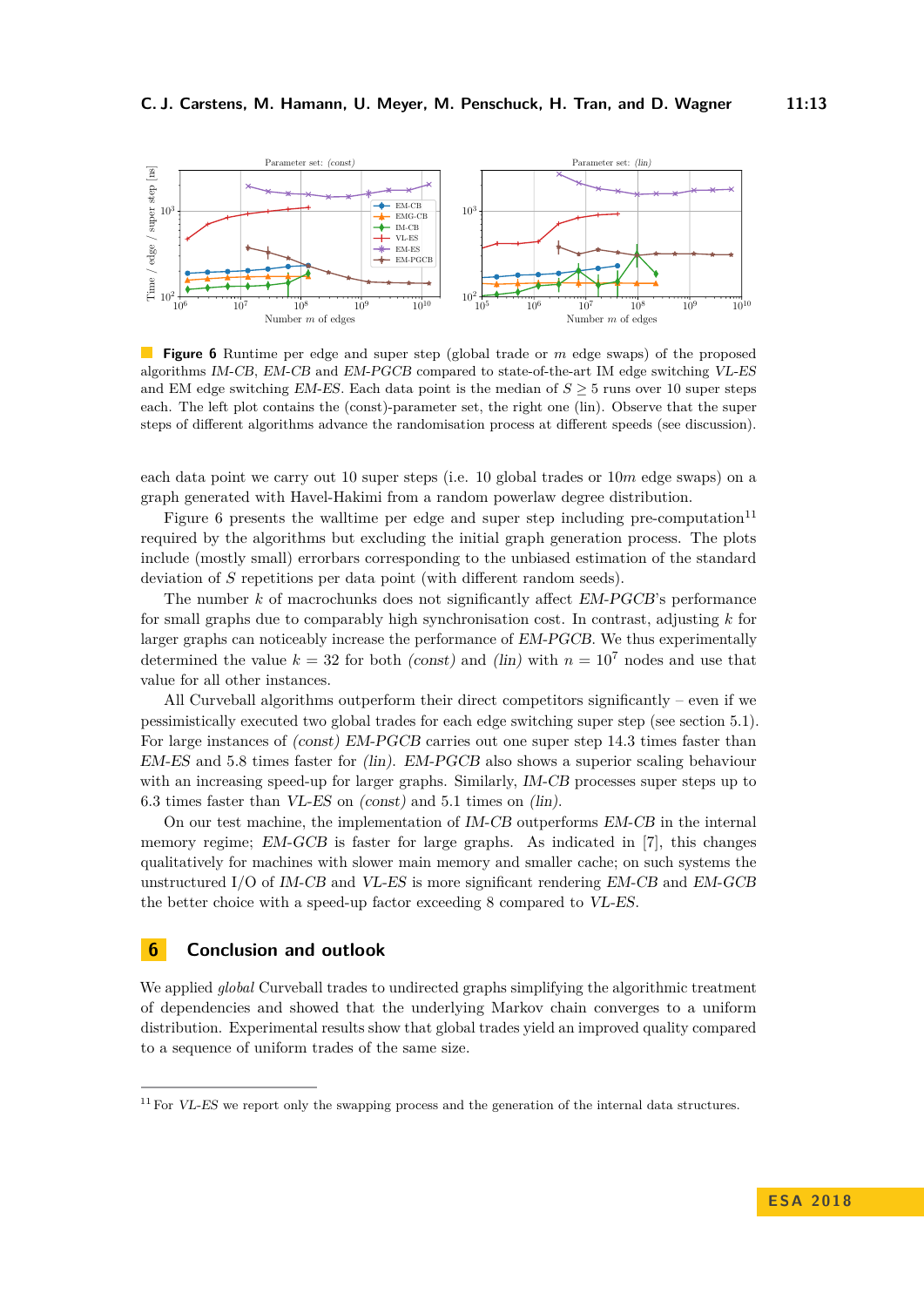#### **11:14 Randomisation of Massive Networks using Global Curveball Trades**

We presented [IM-CB](#page-7-0) and [EM-CB](#page-6-0), the first efficient algorithms for Simple Undirected Curveball algorithms; they are optimised for internal and external memory respectively. Our I/O-efficient parallel algorithm [EM-PGCB](#page-9-0) exploits the properties of global trades and executes a super step 14*.*3 times faster than the state-of-the-art edge switching algorithm [EM-ES](#page-1-0); for [IM-CB](#page-7-0) we demonstrate speed-ups of up to 6*.*3 (in a conservative comparison the speed-ups should be halved to account for the differences in mixing times of the underlying Markov chains). The implementations of all three algorithms are freely available and are in the process of being incorporated into [EM-LFR](#page-1-0) and considered for NetworKit.

#### **References**

- <span id="page-13-8"></span>**1** A. Aggarwal, J. Vitter, et al. The input/output complexity of sorting and related problems. *Communications of the ACM*, 31(9):1116–1127, 1988. [doi:10.1145/48529.48535](http://dx.doi.org/10.1145/48529.48535).
- <span id="page-13-9"></span>**2** L. Arge. *The buffer tree: A new technique for optimal I/O-algorithms*, pages 334–345. Springer Berlin Heidelberg, 1995. [doi:10.1007/3-540-60220-8\\_74](http://dx.doi.org/10.1007/3-540-60220-8_74).
- <span id="page-13-16"></span>**3** A. Beckmann, R. Dementiev, and J. Singler. Building a parallel pipelined external memory algorithm library. In *IPDPS'09*, 2009. [doi:10.1109/IPDPS.2009.5161001](http://dx.doi.org/10.1109/IPDPS.2009.5161001).
- <span id="page-13-14"></span>**4** C. J. Carstens. Proof of uniform sampling of binary matrices with fixed row sums and column sums for the fast curveball algorithm. *Physical Review E*, 91:042812, 2015.
- <span id="page-13-7"></span>**5** C. J. Carstens. *Topology of Complex Networks: Models and Analysis*. PhD thesis, RMIT University, January 2016.
- <span id="page-13-0"></span>**6** C. J. Carstens, A. Berger, and G. Strona. Curveball: a new generation of sampling algorithms for graphs with fixed degree sequence. *CoRR*, 2016. [arXiv:1609.05137](http://arxiv.org/abs/1609.05137).
- <span id="page-13-15"></span>**7** C. J. Carstens, M. Hamann, U. Meyer, M. Penschuck, H. Tran, and D. Wagner. Parallel and I/O-efficient randomisation of massive networks using global curveball trades. *CoRR*, abs/1804.08487, 2018.
- <span id="page-13-4"></span>**8** G. W. Cobb and Y.-P. Chen. An application of markov chain monte carlo to community ecology. *The American Mathematical Monthly*, 110(4):265–288, 2003.
- <span id="page-13-17"></span>**9** R. Dementiev, L. Kettner, and P. Sanders. STXXL: standard template library for XXL data sets. *Software: Practice and Experience*, 38(6):589–637, 2008. [doi:10.1002/spe.844](http://dx.doi.org/10.1002/spe.844).
- <span id="page-13-11"></span>**10** R. B. Eggleton and D. A. Holton. *Simple and multigraphic realizations of degree sequences*, pages 155–172. Springer Berlin Heidelberg, 1981. [doi:10.1007/BFb0091817](http://dx.doi.org/10.1007/BFb0091817).
- <span id="page-13-3"></span>**11** P. Erdős and A. Rényi. On random graphs I. *Publicationes Mathematicae Debrecen*, 1959.
- <span id="page-13-12"></span>**12** C. Greenhill. A polynomial bound on the mixing time of a markov chain for sampling regular directed graphs. *The Electronic Journal of Combinatorics*, 18(1):P234, 2011.
- <span id="page-13-13"></span>**13** C. Greenhill. The switch markov chain for sampling irregular graphs: Extended abstract. In *Proceedings of SODA '15*, pages 1564–1572, 2015.
- <span id="page-13-6"></span>**14** M. Hamann, U. Meyer, M. Penschuck, H. Tran, and D. Wagner. I/O-efficient generation of massive graphs following the LFR benchmark. *CoRR*, 2017. [arXiv:1604.08738](http://arxiv.org/abs/1604.08738).
- <span id="page-13-1"></span>**15** M. Hamann, U. Meyer, M. Penschuck, and D. Wagner. I/O-efficient generation of massive graphs following the LFR benchmark. In *ALENEX*, 2017. [doi:10.1137/1.9781611974768](http://dx.doi.org/10.1137/1.9781611974768).
- <span id="page-13-10"></span>**16** F. Iorio, M. Bernardo-Faura, A. Gobbi, T. Cokelaer, G. Jurman, and J. Saez-Rodriguez. Efficient randomization of biological networks while preserving functional characterization of individual nodes. *BMC bioinformatics*, 17(1):542, 2016.
- <span id="page-13-2"></span>**17** S. Itzkovitz, R. Milo, N. Kashtan, G. Ziv, and U. Alon. Subgraphs in random networks. *Physical review E*, 68:026127, Aug 2003. [doi:10.1103/PhysRevE.68.026127](http://dx.doi.org/10.1103/PhysRevE.68.026127).
- <span id="page-13-5"></span>**18** A. Lancichinetti and S. Fortunato. Benchmarks for testing community detection algorithms on directed and weighted graphs with overlapping communities. *Phys. Rev. E*, 80:016118, Jul 2009. [doi:10.1103/PhysRevE.80.016118](http://dx.doi.org/10.1103/PhysRevE.80.016118).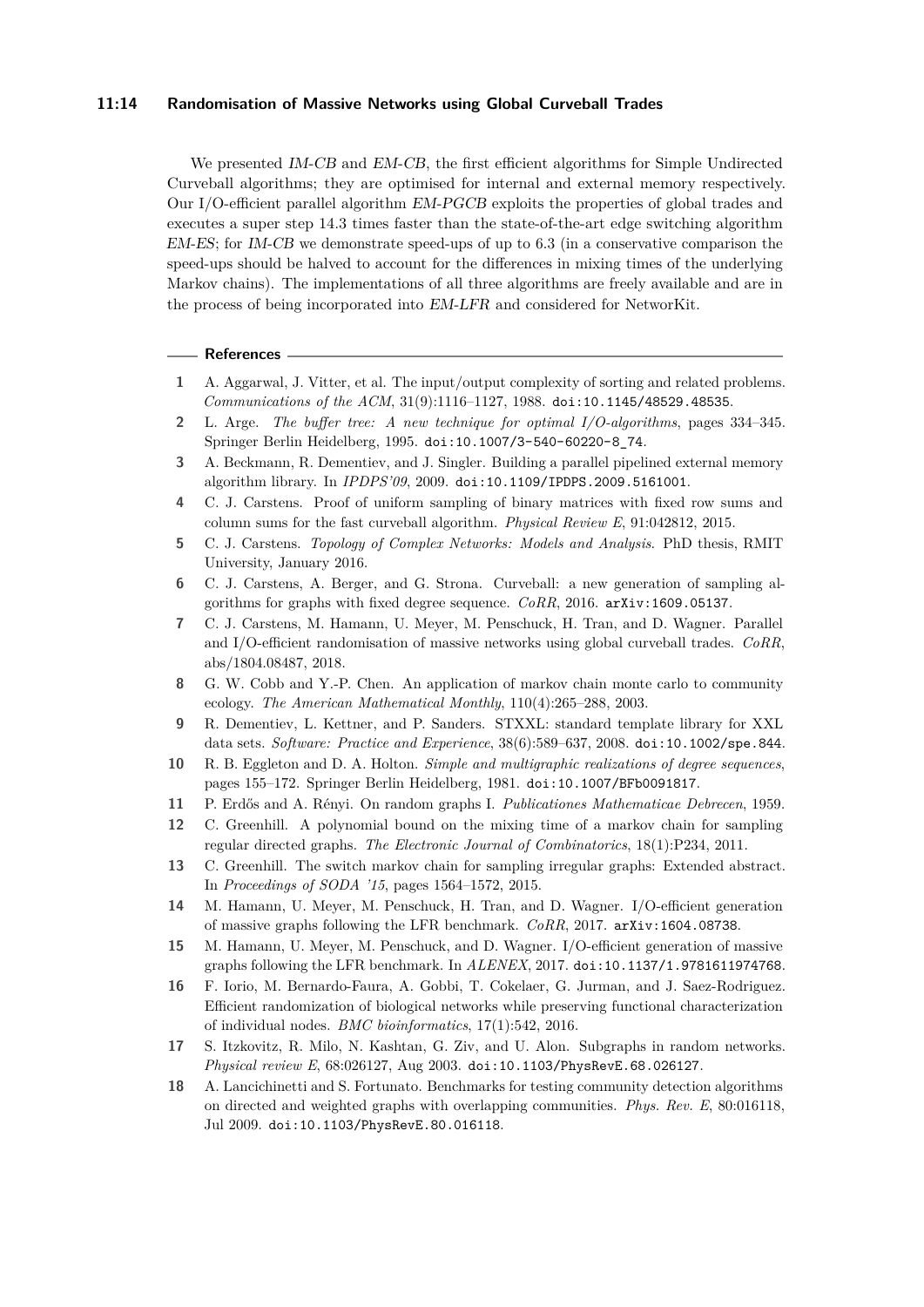- <span id="page-14-7"></span>**19** A. Lancichinetti, S. Fortunato, and F. Radicchi. Benchmark graphs for testing community detection algorithms. *Phys. Rev. E*, 78:046110, 2008. [doi:10.1103/PhysRevE.78.046110](http://dx.doi.org/10.1103/PhysRevE.78.046110).
- <span id="page-14-14"></span>**20** D. A. Levin, Y. Peres, and E. L. Wilmer. *Markov chains and mixing times*. American Mathematical Society, Providence, Rhode Island, 2009.
- <span id="page-14-13"></span>**21** A. Maheshwari and N. Zeh. *A Survey of Techniques for Designing I/O-Efficient Algorithms*, pages 36–61. Springer Berlin Heidelberg, 2003.
- <span id="page-14-11"></span>**22** U. Meyer, P. Sanders, and J. Sibeyn. *Algorithms for Memory Hierarchies: Advanced Lectures*. Springer Berlin Heidelberg, 2003. [doi:10.1007/3-540-36574-5](http://dx.doi.org/10.1007/3-540-36574-5).
- <span id="page-14-0"></span>**23** C. G. M. Mihail and E. Zegura. The markov chain simulation method for generating connected power law random graphs. In *Proceedings of ALENEX '03*. SIAM, 2003.
- <span id="page-14-6"></span>**24** R. Milo, N. Kashtan, S. Itzkovitz, M. E. J. Newman, and U. Alon. On the uniform generation of random graphs with prescribed degree sequences. *CoRR*, 2003. [arXiv:](http://arxiv.org/abs/cond-mat/0312028) [cond-mat/0312028](http://arxiv.org/abs/cond-mat/0312028).
- <span id="page-14-8"></span>**25** M. Molloy and B. Reed. A critical point for random graphs with a given degree sequence. *Random Struct. Algorithms*, 6(2/3):161–179, 1995.
- <span id="page-14-3"></span>**26** M. E. J. Newman. The Structure and Function of Complex Networks. *SIAM Review*, 45(2):167–256, 2003. [doi:10.1137/S003614450342480](http://dx.doi.org/10.1137/S003614450342480).
- <span id="page-14-1"></span>**27** M. E. J. Newman, S. H. Strogatz, and D. J. Watts. Random graphs with arbitrary degree distributions and their applications. *Phys. Rev. E*, 64:026118, Jul 2001. [doi:10.1103/](http://dx.doi.org/10.1103/PhysRevE.64.026118) [PhysRevE.64.026118](http://dx.doi.org/10.1103/PhysRevE.64.026118).
- <span id="page-14-12"></span>**28** R. Pagh. *Basic external memory data structures*, pages 36–61. Springer Berlin Heidelberg, 2003.
- <span id="page-14-15"></span>**29** J. Ray, A. Pinar, and C. Seshadhri. *Are We There Yet? When to Stop a Markov Chain while Generating Random Graphs*, pages 153–164. Springer Berlin Heidelberg, 2012. [doi:](http://dx.doi.org/10.1007/978-3-642-30541-2_12) [10.1007/978-3-642-30541-2\\_12](http://dx.doi.org/10.1007/978-3-642-30541-2_12).
- <span id="page-14-17"></span>**30** J. Ray, A. Pinar, and C. Seshadhri. A stopping criterion for markov chains when generating independent random graphs. *J. of Compl. Net.*, 3(2), 2015. [doi:10.1093/comnet/cnu041](http://dx.doi.org/10.1093/comnet/cnu041).
- <span id="page-14-5"></span>**31** W. E. Schlauch, E. Á. Horvát, and K. A. Zweig. Different flavors of randomness: comparing random graph models with fixed degree sequences. *Social Network Analysis and Mining*, 5(1):1–14, 2015. [doi:10.1007/s13278-015-0267-z](http://dx.doi.org/10.1007/s13278-015-0267-z).
- <span id="page-14-4"></span>**32** W. E. Schlauch and K. A. Zweig. Influence of the null-model on motif detection. In *ASONAM'15*, NY, USA, 2015. ACM. [doi:10.1145/2808797.2809400](http://dx.doi.org/10.1145/2808797.2809400).
- <span id="page-14-16"></span>**33** C. L. Staudt, A. Sazonovs, and H. Meyerhenke. NetworKit: A tool suite for large-scale complex network analysis. *Network Science*, 4(04), 2016. [doi:10.1017/nws.2016.20](http://dx.doi.org/10.1017/nws.2016.20).
- <span id="page-14-2"></span>**34** S. H. Strogatz. Exploring complex networks. *Nature*, 410(6825):268, 2001.
- <span id="page-14-9"></span>**35** G. Strona, D. Nappo, F. Boccacci, S. Fattorini, and J. San-Miguel-Ayanz. A fast and unbiased procedure to randomize ecological binary matrices with fixed row and column totals. *Nature Communications*, 5:4114–, 2014. [doi:10.1038/ncomms5114](http://dx.doi.org/10.1038/ncomms5114).
- <span id="page-14-10"></span>**36** N. D. Verhelst. An efficient MCMC algorithm to sample binary matrices with fixed marginals. *Psychometrika*, 73(4):705–728, 2008.
- <span id="page-14-18"></span>**37** F. Viger and M. Latapy. Fast generation of random connected graphs with prescribed degrees. *CoRR*, feb 2005. Source code available at [https://www-complexnetworks.lip6.](https://www-complexnetworks.lip6.fr/~latapy/FV/generation.html) [fr/~latapy/FV/generation.html](https://www-complexnetworks.lip6.fr/~latapy/FV/generation.html). [arXiv:cs/0502085](http://arxiv.org/abs/cs/0502085).